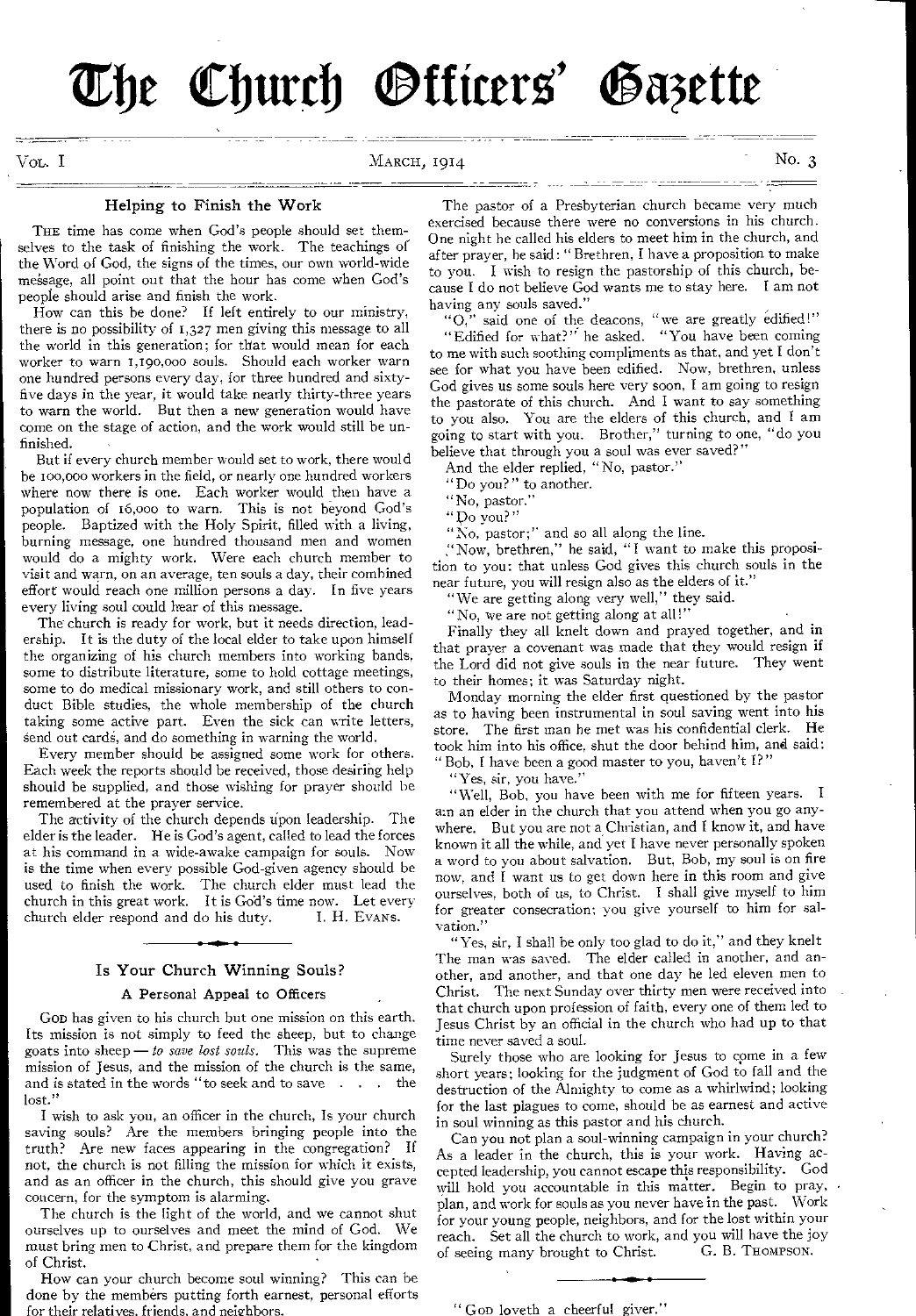#### The Church Treasurer

#### His Responsibility

THE work of the church treasurer is of great importance, and calls for faithful and painstaking service. In the accounts of the reformations wrought by Hezekiah and Nehemiah *in* the service *of* God, can be *seen* the care the Lord would have exercised in securing suitable individuals to act in this important capacity. The ones placed in charge of the treasury of God's house in those days were selected from the priests and Levites, and, the record says, were men "that were counted faithful;" *faithful,* we *can* conclude, not only in keeping a strict and honest account of all that was brought to them for the Lord's service, but also faithful in all that pertains to their office of receiving and disbursing.

The church treasurers can contribute greatly to the success of our work, for much depends upon their efficiency and faithfulness. The aggressive work in the home conference, the support of the aged and infirm laborers, and the maintenance of the North American Division Conference, with its large field of activities, are entirely dependent upon the tithes of the people. For the necessary finances to give the message to the great heathen world, and to discharge successfully the many responsibilities devolving upon it, the General Conference is entirely dependent upon the freewill offerings of the people, coming from the Sabbath school collections and the various offerings of the church members. In addition to these general funds, there are the several funds designed for the local church work. Carefulness and system are required to keep these several funds separate, that they may be applied to their intended use. Where mission offerings are designed by the giver for some specific purpose, much confusion, and sometimes dissatisfaction, arises if they are not properly tagged when remitted to the conference treasurer. Sufficient information should accompany each remittance to insure the carrying out of the wishes of the donor.

The most careful exactness in these matters, however, does not fully meet all the requirements that go to make up good and faithful church treasurers. They should be well informed concerning the needs and purposes of the local conference, also of the general plans of the Mission Board in its operations in foreign fields. They should be conversant with the interesting developments in our foreign mission work. All this information can be readily secured from the union or local conference paper, the *Review,* and the Second Sabbath Readings. Possessed of this *information,* the treasurer is in a position to cooperate with the church elder in building up the tithes and various offerings of the church.

In almost every company of believers are to be found members who perhaps aim to be faithful in the payment of their tithes and offerings, but who, through carelessness, forgetfulness, or other cause, are not systematic in this service. A watchful treasurer can many times be of great help to these members by a word spoken now and then, either in public or in private, as the circumstances seem to require.

Arrangements should be made with the church elder to permit of reporting concerning the progress being made by the church in raising the various funds. With our present well-developed system of accounting, and of reporting, any thoughtful treasurer should be able each month to show to the church its standing in these matters. Those churches and conferences that are accomplishing the best results in tithes and offerings, are the ones who give diligent attention to this work all through the year, striving each month to attain unto that standard necessary to make a satisfactory accomplishment for the year.

payment of tithes, sometimes it is the church expenses, and increases and increases and increases and increases and increases and increases and increases and increases and increases and increases and increases and increase again it is the foreign mission work they are neglecting: and occasionally members will be found who entirely fail to take any part in hearing any of these burdens. Such conditions call for kind and discreet labor on the part of the church officers. This work is generally left to the church elder or the minister, but in many instances the church treasurer can,

officer should study and strive to magnify his office, by attaining unto the greatest degree of *efficiency* possible. With the officers working together in close cooperation, the best results<br>will be attained. W. T. KNOX. will be attained.

#### The Ministerial Reading Course

THE Educational Department of the General Conference is able to report that the interest in the Ministerial Reading Course is much greater than the department expected. Many encouraging letters have been received, both from our older ministers and from men of less experience. The Reading Course is open to ministers, Bible workers, church elders, and any others who may wish to take up the course. It provides a small amount of very helpful reading each day, and is of a nature greatly to benefit any who desire to become more *proficient in presenting* the word *of* truth *to* others.

Regarding the Reading Course, Elder J. N. Loughborough writes as follows:

"Your letter of December 30 respecting the Ministerial Course duly received. The plan is an excellent one, and will be productive of much good to those who follow it. If there had been any such plan sixty-five years ago when I began preaching among First-day Adventists, or sixty-two years ago last October when I began among Seventh-day Adventists, it would have saved me much blundering work during the past."

Elder 0. A. Olsen writes: —

"I am very much interested in the Ministerial Reading Course, and have had it in my mind to join it. I hope all our ministers will take earnest hold of this Reading Course. and trust it will be very helpful in the way of increasing our efficiency."

Elder Daniel Nettleton writes: —

"You will find inclosed my personal check for \$1.65, the cost of the first book of the Reading Course, I have been in the active ministry thirty-six years, yet I feel I need the help and instruction I shall get from this course."

The members of the Ministerial Reading Course are now reading "Preparing to Preach," by Dr. Breed. The reading schedule for February is in the Educational department of the *Review and Herald* of January 29, and from time to time there will appear in the same department collateral notes and quotations on subjects in the Reading Course.

Those registering their names for the Ministerial Reading Course during the period of time covered by the first book will be regarded as charter members. In order to join the course, it is necessary to write the Educational Department, informing them of your desire, and assuring them that you will read the books in the course. A check for \$1.65 should also accompany the letter in payment for the first book in the course, which is "Preparing to Preach," by Dr. Breed. All communications should be directed to the Educational Department of the General Conference. Takoma Park,<br>Washington, D. C. J. L. SHAW. Washington, D. C. J. L. SHAW.

"WE feel that we must compensate Christ in some way for the awful sufferings which he endured in working out our salvation. The only way we can reward him is by bringing souls to him. When we bring him souls, that is the compensation for the travail of his soul. In no other way can we so effectively bring the suffering Saviour the reward of his passion as by missionary labor, whether we go ourselves or enable others to go."

ent for the year.<br>The treasurer also owes a duty to those members that are exact of his love revealed in Christ. It is their right to generally found in our churches who do not see nor assume<br>their responsibility in taking a proper part in financing the<br>vork of the denomination. Sometimes they are remiss in the sairod the Saviour's mercy, and it rests wi

> "WITH such preparation as they can gain, thousands upon thousands of the youth and those older in years should be giving themselves to this work. Already many hearts are responding to the call of the Master Worker, and their num-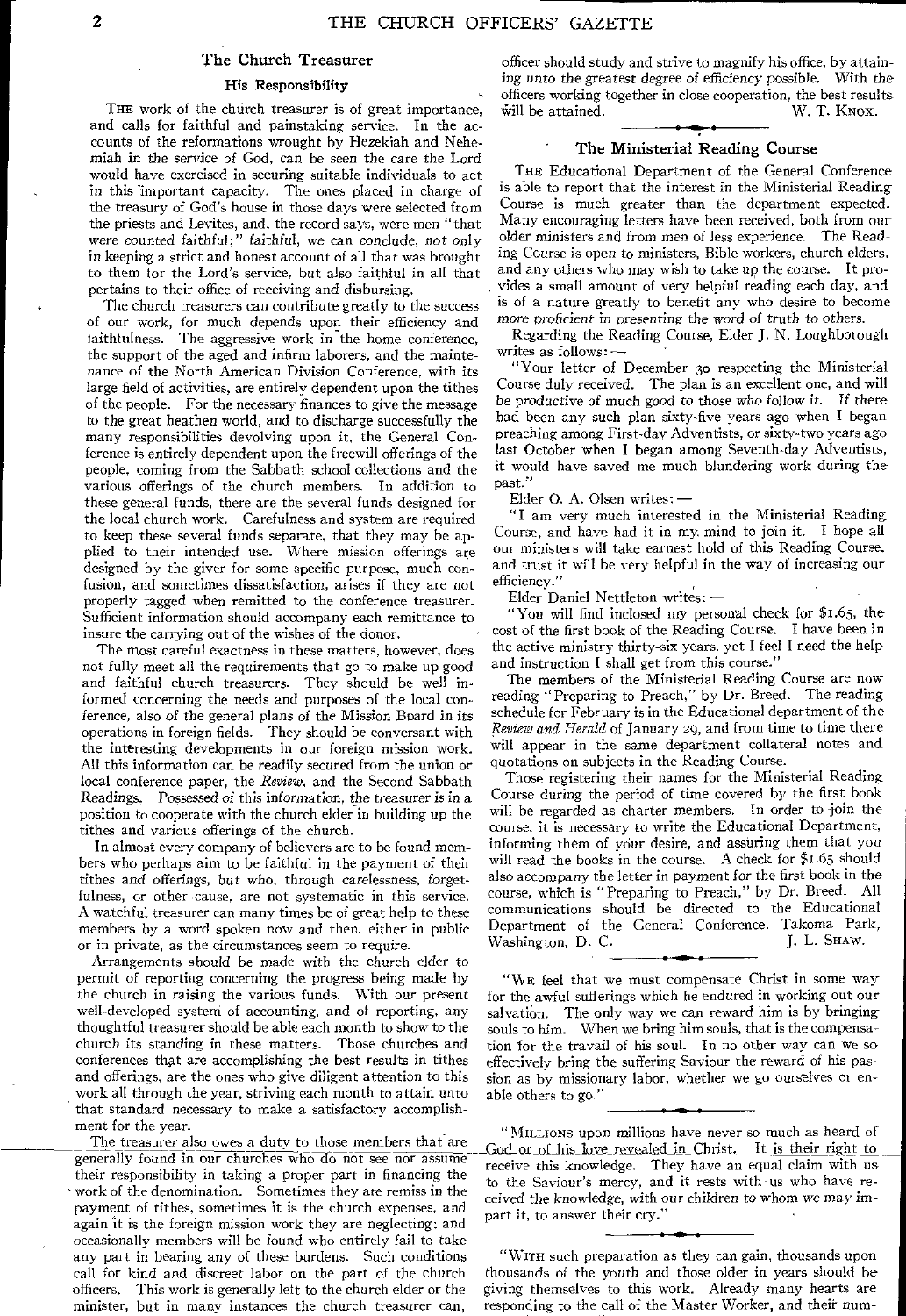# Home Missionarp Department

## Suggestive Program for Fourth Sabbath Home Missionary Service

*(7'o be held March 28, 1914)* 

OPENING Song: "Christ in Song," No. 433.

Prayer.

Bible Study: "Letters in the Bible." Song: "Christ in Song," No. 513. Reading: "Missionary Letter Writing." Reading: "Missionaty Correspondence." Plans for work, taking names of those who will engage in missionary correspondence. Reports of work done by members.

Collection for literature fund. Closing Song: "Christ in Song," No. 721.

#### Letters in the Bible

I. WHAT request did the king of Syria make by letter? 2 Kings 5: 5, 6.

2. What was the result? Verse 15.

3. What king wrote letters to advance the Lord's work? Neh. 2: 7, 8.

4. What letter of counsel and encouragement was sent to the captives in Babylon? Jer. 29. 1.  $4-14$ .

5. What letters were written by Hezekiah concerning the Lord's work? 2 Chron. 30: 1, 6.

6.  $\mathbf{W}$ hat letters spread a knowledge of the true God through one hidndred and twenty-seven provinces? Esther 3: 14, 15; 8: 9, to.

7. With what were some letters sent? Esther 9:30. (We have Words of Truth tracts.)

8. What did a letter cause Hezekiah to do? 2 Kings 19: 14; Isa. 37; 14, 15.

9. For what purpose did Paul write to the Corinthians? 2 Cor. 7: 8-12.

The Lord has used letters to accomplish his purposes in the past, and he is still blessing them to the salvation of souls.

#### Missionary Letter Writing

THE fact that so small a portion of our members are engaged to any extent in sending our literature through the mails, and calling the attention of others to the glorious truths for this age, is often mentioned with regret by our earnest workers who see the great need of laborers at the present time.

When listening to such expressions, the query often arises in my mind, Who is more responsible for this, those who are not at work or those who are bearing the greatest burdens? When talking to friends in regard to taking part in missionary correspondence, they usually excuse themselves with, "I do not know how," "I cannot," or, "If I only could, I should like to." And why do they not know how? — Because they have never tried it. Why have they never tried it? — Often because they have had so little encouragement to begin.

I should like to have a little chat with our young people, and older ones, too, who are doing nothing because they feel that they do not know how, with a view to encouraging them to begin this work.

Now, my friends, I presume you all want to help in this work, but probably it is not possible for you to leave home to give Bible readings, or to sell books, or even to distribute tracts. There is one thing, however, that you can do if you will. Our papers are very inexpensive now, and you can send these out with a good letter to some poor soul who will be glad to read them.  $\sqrt{N}$  Yes, if we could only write like Sisterwe should try it. She knows just how; but we do not." There must have been a time when she began the work, and before that she did not know how. You never will know how unless you make an effort. To tell the truth about it, when she first began, some wise old brother shook his head, and said she would never succeed. If she had yielded to her natural impulses, she would not have attempted the work.

She understood very well that she did not know how, but she knew that there was One who did, and he had promised to give wisdom to all who asked. She claimed this promise, and

he has ever kept his word. If you came to an earthly friend who had given you a task to perform, and said you did not know how to perform it, and he assured you that he was ready to show you how it was done, yet you still left the work undone, would he not conclude that you had little or no faith in his ability to help? In the same way do we not reflect upon God's ability to help when we hesitate because of want of knowledge, since he has promised to give liberally?

But you say, "I cannot write nor spell very well." begin your work with the common people. The principal thing in writing is to write so that it can be read and understood. The dictionary will help you in the matter of spelling, and you want to learn how to spell for your own good. There is a great army of people who cannot write nor spell very well, either. Ask Him who is most interested in the work, if he sees best, to send you the addresses of just the ones to whom he would have you write,— those who cannot spell any better than you can. You may be able to reach them, when some beautiful writer and faultless speller would fail, because they would not feel so free to correspond with him.

While going about your regular work, consider what you will write these persons; think what kind of letter you would like to get under similar circumstances, all the while seeking wisdom from the unfailing Source. Never write a letter without asking God to direct you to say just what he would have said to the particular individual to whom you are writing. Do not try to copy any human being, but be natural, first, last, always. Write naturally, not in a studied style, but begin as you will be able to continue. Imagine that you have the individual before you, and write as you would talk, while you thus avoid all the embarrassment of a personal interview. Be courteous, but be earnest, and be brief.

Do not become discouraged though your work appears to be of no avail, but "try again." There were ten lepers cleansed, and "But where are the nine?" is a question yet unanswered. Do your duty by all, and leave the "nine" the "ninety and nine" with Him who judges righteously. "One soul is of infinite value." If you should be the instrument in God's hands of saving one, though having warned a thousand, you would be amply paid for all your effort.

Again: do not think that you are accomplishing nothing because you see no results. It is sometimes a year and a half, and occasionally two years, before we hear from persons to whom we have written, and yet they seem to be much interested when at length they decide to express themselves upon the subject.

John the Baptist, a greater prophet than whom the world had never known, died in a gloomy dungeon, where at one time he evidently doubted his own message; and yet the Saviour, whom he heralded, was at that very time drawing the whole world after him by the wonderful miracles that he wrought. So we shall never know the result of our work; but we can safely trust it all with Him who has told us to "preach the gospel to every creature," and has promised, "Lo, I am with you alway, even unto the end of the world."

JENNIE THAYER.

#### Missionary Correspondence

IN 1871 a few earnest sisters at South Lancaster, Massachusetts, adopted the plan of mailing our denominational papers and tracts to persons not of our faith, and sending with them missionary letters. In this correspondence they explained their object in sending the literature, and called attention to different articles and studies.

This resulted in the acceptance of the truth by several persons, and led to the formation of tract societies. In 1892 it was said in reference to the work of the tract societies: "Almost as many persons have been brought to the truth by the efforts of such workers as through the personal efforts of the ministry. Through this agency the .message is being published to all nations and tongues of the earth."—"Rise *and Progress," page 291.* 

Through missionary correspondence, districts beyond the limit of personal visits may be reached. Persons may be reached with whom personal visits cannot be obtained. It makes a personal appeal in permanent form, furnishing an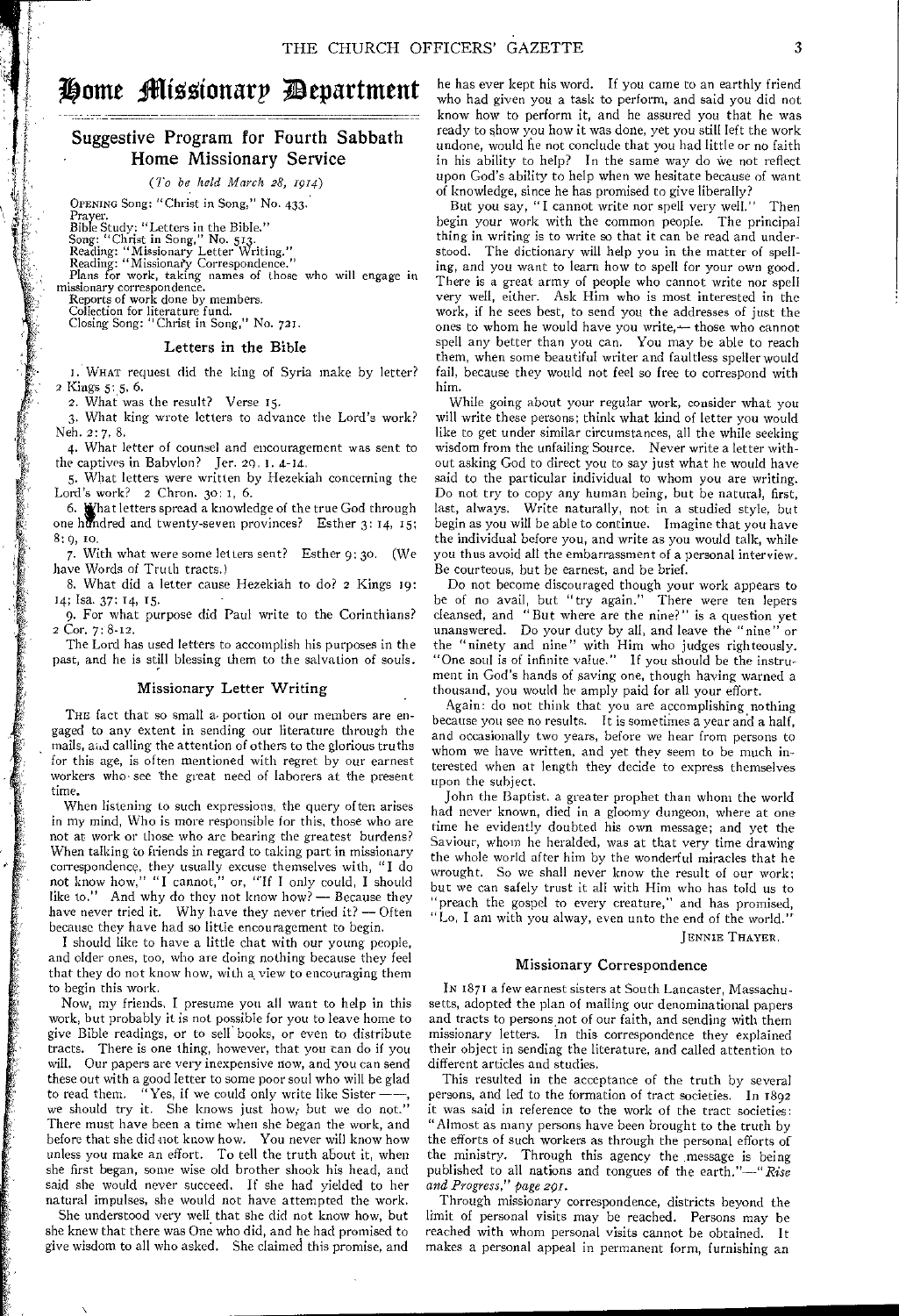address that can be written to at any time. The receiver cannot enter into controversy with the letters and literature, and hence in many cases will receive more benefit. The worker has opportunity to present truth more carefully, and where questions are raised or objections offered, time is given to consult with others before replying.

#### **Method of Labor**

Send a copy of the *Signs of the Times,* or other missionary periodical, four weeks in succession. With the first number send a letter, with the third a small tract on the second advent, or on some other interesting subject, and another letter. After a number of papers have been sent, if no answer is received. drop the name.

It is very important that the letter to accompany the first number of the,Signs of *the Times* to a stranger should be the best that it can be, for it will impress him either favorably or unfavorably. If the impression is favorable, he will be sure to examine the paper; if it is not, he will be quite likely to pass it over unnoticed; and as far as he is concerned, the labor and expense of sending it will usually be lost. Attention to the following points, with a little experience and the blessing of God, will enable almost any one to write a good introductory letter to send with the *Signs of the Times:* **—** 

#### **What the Letter Should Contain**

- r. In a general way, the letter should express *a* kind, benevolent, Christian spirit.
- 2. It should give 'the reasons for sending the paper, in language that will show the sender has no pecuniary object in view.
- 3. It should state in some agreeable way that the paper will be sent for a short time without cost to the receiver.
- 4. It should give the name and address of the sender, so 'expressed that there can be no doubt as to sex, and if a lady, whether married or single, Young ladies would better avoid sending papers and writing to gentlemen of whom they know nothing.

#### **What Should Be Avoided**

- 1. Expressions that would not be understood by persons unacquainted with our views; such as, "the third angel's message," "present truth."
- 2. Expressions that would imply that the writer considered himself wiser than the person addressed, or in any way superior to him, or that would lead him to feel that he was regarded as a subject for missionary labor.
- 3. Do not recommend the paper too highly. It is better to let it speak for itself.
- 4. If the sentiments of the person addressed are not known, avoid expressing opinions that would be likely to offend any one, whatever his belief.
- 5. Avoid familiarity. Write in an earnest, friendly, but respectful manner.
- 6. Avoid long and complex sentences. Write briefly, omitting everything you will wish to bring into the second letter. It is better not to ask for an answer in the first letter.
- 7. Avoid blots and misspelled words. Do the work as correctly as possible. For punctuation and use of capital letters consult any good authority at hand. Leave a margin on the left-hand side of the page upon which you write.

When replies are received, they **will** guide in determining what future letters should contain. Arguments should be avoided as far as possible. It is better to send a tract, or an article marked, to 'meet the case in question. In referring to differences of opinion, let the writer always seek to draw the correspondent toward him, and thus confidence may be secured, and truths which at one time would have been obnoxious will gradually become interesting, and the law of love will help wonderfully to point souls to Christ.

The literature should be sent out in a neat and attractive form. Packages neatly wrapped, addressed, stamped, and pasted, have an influence, and speak silently of the character of the one who sends them.

When an interest has been secured, questions begin to come in, and literature is eagerly sought after. How easy then to direct the mind to the Bible, sending at the same time some tract, pamphlet, or book that will make the subject clear. As we engage in this labor for others, prayer should be the essential element. We must keep this thought uppermost? that without Christ we can do nothing, but connected with him, we can do all things.

## **How and Where to Secure Desirable Names and Addresses**

r. Very desirable for missionary purposes are the names and addresses secured from our regular book canvassers. For these, write to the conference tract society secretary. If possible, with each person's name obtain the title of the publications sold him by the canvasser, and the denomination to which he belongs. This information will prove of great value in missionary correspondence.'

2. The public:school teachers offer a fruitful field to the missionary worker. Probably no other class of persons exerts so great an influence upon the rising generation. In reaching them, we also reach their pupils. Lists of these names and addresses can be obtained form the tract society.

3. For names of inmates of sailors' homes, asylums for the deaf and dumb, and other institutions, address the chaplain, matron, or superintendent.

4. Personal friends not in the truth should not be forgotten, especially those living at a distance.

#### **Who Can Do This Work**

Missionary correspondence is a work especially suited to those who cannot leave their homes to do personal work. Those who are unable, through affliction, to do personal work, and those who are very timid in meeting strangers, may find in missionary correspondence a way of doing the Lord's work. Some may feel that their education is so limited that this work is beyond them, but it should be remembered that there are many persons in the world of similarly limited education, who could be helped by a letter from one of like attainments. In this work there is opportunity for persons of all grades of education. Let all work for that class they may be best fitted to help.

NOTE TO LEADER.—The best papers to use in missionary<br>correspondence are the weekly *Signs of the Times*, *Signs Maga-<br>zine*, *Watchman*, English *Present Truth*, *South African Sentinel*,<br>Indian *Oriental Watchman*, *West* 

After the second reading, a call should be made for those who will take up the work of missionary correspondence to hold up<br>their hands, while the church missionary secretary takes down<br>their names. After the meeting, arrangements can be made with<br>these members for supplying them wit deavor to secure results from the programs, and these are best obtained when the matter is fresh in the minds of the people.

#### Suggestions for Missionary Meetings

#### **First Week**

OPENING exercises: Song, season of short prayers, minutes, reports of labor, song.<br>Lesson: Temperance.

Lesson: Temperance.

Plans for selling a large number of the Temperance *Instructor*, and combining with this the obtaining of signatures to the petition given in the February number of the CHURCH OFFICERS' GAZETTE.

Closing song.

NOTE. — This program should be made up from the Temperance *Instructor, in* which there is ample material for an interesting program. The missionary committee should prepare the program, or select persons to do this, giving sufficient time for care-<br>ful planning. See note under Third Week.

#### **Second Week**

Opening exercises: Song, prayer, minutes, song.

Upening exercises.  $\cos \frac{1}{2}$ ,  $\cos \frac{1}{2}$ ,  $\cos \frac{1}{2}$ ,  $\cos \frac{1}{2}$ ,  $\cos \frac{1}{2}$ ;  $\cos \frac{1}{2}$ ;  $\cos \frac{1}{2}$ ;  $\cos \frac{1}{2}$ ;  $\cos \frac{1}{2}$ ;  $\cos \frac{1}{2}$ ;  $\cos \frac{1}{2}$ ;  $\cos \frac{1}{2}$ ;  $\cos \frac{1}{2}$ ;  $\cos \frac{1}{2}$ ;  $\cos \frac{1}{2}$ ;  $\cos \frac{1$ Titus 2: 2, 7, 8; Matt. 10: 16; 2 Tim. 2: 24-26; Ps. 126: 6.<br>extracts from "Christ's Object Lessons," pages 385-389, or extracts from "Christ's Object Lessons," pages 385-389, on these characteristics, to be read, with the texts, by various members, Reports of work done, plans for work, closing song.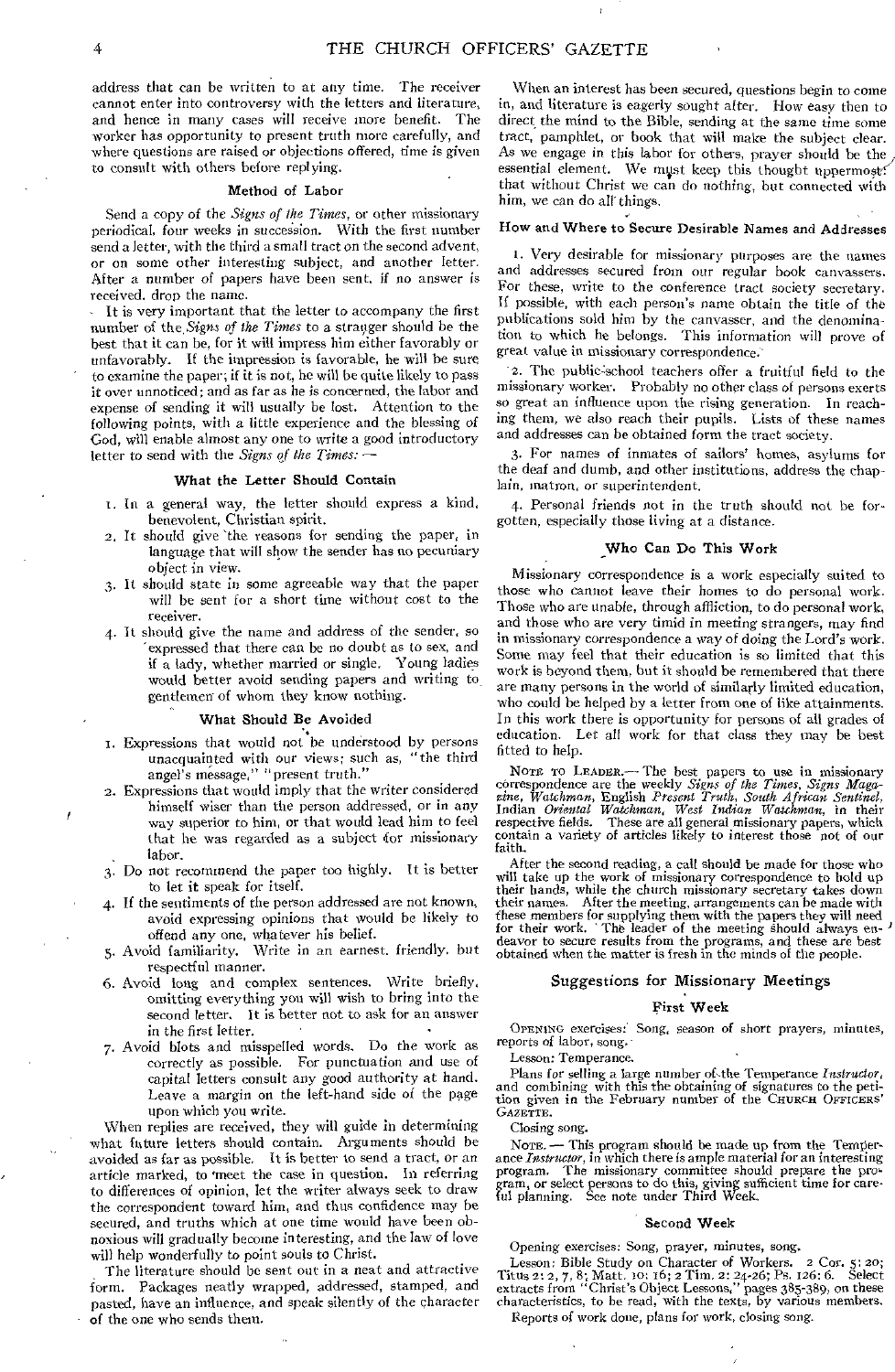#### Third Week

Opening exercises: Song, responsive Scripture reading, prayer, minutes, special song.

Lesson: Interesting reports of mission work in other lands.

Plans for work, reports of labor, closing song.

NOTE.- Four persons should be selected two weeks before this meeting, to find, either from our own or from other missionary papers, some *good, interesting* accounts of missionary work done in other lands, and to prepare to either read or tell these in an impressive manner, which will inspire the members to more active service for others. The singing of special missionary *hymns,* by the congregation, and by a quartet, will add much to this meeting.

#### Fourth Week

Opening exercises: Prayer, song, Scripture reading, *minutes,*  reports of labor, song. Lesson: Why Am I a Seventh-day Adventist? (four three-

minute talks.)

What Does God Expect *of* Me Because of This? (four threeminute talks.)

Plans for work, closing song.

NOTE.- Ample time should be given to these eight persons to prepare clear, definite statements on the subjects, so that in the allotted time they can present something that will be inspiring<br>and encouraging to those present, and helpful in future work.<br>In your plans for work, st pectations *of us.* 

#### *Missionary* Experiences

#### *(Tor use in fragrant for third week)*

#### Good Words From the East Indies

THE following interesting report, comes from Brother F. A. Detamore:

"For some time past I have been giving studies to some Chinese people through an interpreter. One young man came to us from Borneo. He was a member of the Catholic Church, but he was somewhat interested, and brought some friends with him. These became interested, and some of them began to keep the Sabbath. He did not commit himself as to his attitude toward the truth, and we thought that while he was anxious for others, he was neglecting his own *salvation.*  A short time ago, however, he surprised us by telling us that he was convinced that the Sabbath should be kept, and that he had decided to accept it. He wanted to know about baptism, as he had been baptized 'in the Catholic Church. We gave him a study on the subject, which he accepted fully, and we hope in time he will be ready for the rite. His zeal has aroused a good interest among his class of people, and quite a number of them have decided to obey the Lord, closing their business on God's holy day. These are all from the ranks of heathenism, and are bright, intelligent *persons.* We are glad for this privilege of giving them the truth. Every one who receives the message seems to want to tell his friends about it, and this keeps a growing interest all the time."

#### Work in Barcelona With the Spanish " Signs of the Times "

From a missionary secretary in Spain we have received the following: —

"Although we have not many members in our church who can be active home missionaries, still, with our constant efforts, we have some who work hard and faithfully. We have in our Barcelona society twenty-five members, some of whom are elderly.

"In our last missionary meeting a letter was referred to in which a, woman made manifest her interest in our Spanish *Signs of the Times,* for which she had subscribed some time before through one *of* our colporteurs in a far-away province. She told of her desire to know more about the truth. While I was speaking concerning missionary work with our papers, and showing how ,God has used our papers to save souls in every country, a woman asked permission to speak a few words. She told how our colporteur had sold her one of our papers a few months ago, and she had read and reread that number. She said, 'I waited and wondered, and wished I might get another copy.' About that time one of our sisters, a member of our society, went to the city to buy goods in the market, This *woman* saw under the sister's arm some copies of the *Signs*. She asked her at once to let her see them, as she

wanted to buy some. This opened the way for a conversat'on. The woman bought a Bible and subscribed for the *Signs.* She told us how thankful she was for this truth, and for our people who had made it possible for her to know God's last *message* to the world. She promised God to be faithful to him in every way. Just<sup>\*</sup> in this way God is preparing hearts the world over.

"One of our Spanish members has a baby three months old. She often tells how she enjoys selling a few papers, and talking about Jesus and his truth and his love to her neighbors. , She said, ' My baby has never cried once while I have been gone from home on missionary work.' *If* every mother in Israel would learn to trust God, as. does this Spaniard, we should have many live missionaries in the homeland, and great things *would* be done for God.

"Another member always comes to our meetings with three or four persons not of our faith. Surely it *is* time for God's people to wake up to the great responsibility that rests upon them personally. Every one must be a missionary at home.'

#### Working Under Difficulties

"The people in south Bulgaria and Servia possess an active missionary spirit, which they express by circulating our literature as much as possible through their missionary societies. Our one hundred and fifty-seven members sold over ten thousand papers in one quarter; and when the war clouds blow over, they hope to be able to convey the silent *messengers* to the people in still greater numbers, so that the work may be completed and the people warned before darkness reigns supreme on the earth."

#### Preparing for the Harvest

For a number of years an isolated brother in Australia labored faithfully week by week in taking a club of *Signs*  from door *to* door. Seemingly nothing came of his efforts. He still remained alone in the truth.

In course of time a tent was taken there, meetings were held, and soon sixteen adults and fourteen children were keeping the Sabbath. One young man and his wife made arrangements to go immediately to one of our colleges; an-• other young man and his sister are going soon; and the Sabbath school superintendent and his wife expect to go as soon as he can make the necessary arrangements.

The faithful work done with the *Signs* had sown the seed, and watered it, so that when the minister went, he had little to do but gather in the harvest.

#### The Way Prepared by the Lord

Elder W. A. Spicer tells the following incident: —

"Over in Austria, where our workers are not allowed to preach in public, they go out with the health journals and other periodicals from house to house. One day one of these colporteurs showed the health journal to a woman. 'No,' she said, ' this is not the one. I am waiting for a paper from Hamburg, but this is not the one.' Then she told the colporteur that when she was a little girl, she had a dream. In it she was told that if she wished to know the way of salvation she should wait for people to come from Hamburg and bring her a paper. This impressed itself on her mind for years, so much so that she went to the priest. 'Don't you trouble about that,' he said. 'You get your salvation through<br>the church.' But she had waited all these years, and had But she had waited all these years, and had watched the register of hotels to try to locate the people from Hamburg who would bring her the paper, but in vain. O brother, sister! maybe some one is watching you, and wondering if you are going to say something about salvation. It is too bad to pass by one who is looking to you for help. Well, the day our colporteur called, this woman seized the health journal. 'No, that is not it.' 'But.' said the man, 'I have 'But,' said the man, 'I have another,' and he drew from an inside pocket a religious journal. A look of disappointment crossed her face as she saw the Vienna, Austria, postmark. He soon explained that the paper was printed in Hamburg, and showed her the mark inside. She took' the paper, began receiving Bible readings, accepted one doctrine after another, and soon was rejoicing in the Sabbath of the Lord. God had been preparing her heart. I do not suppose he had intended her to wait *so many* years."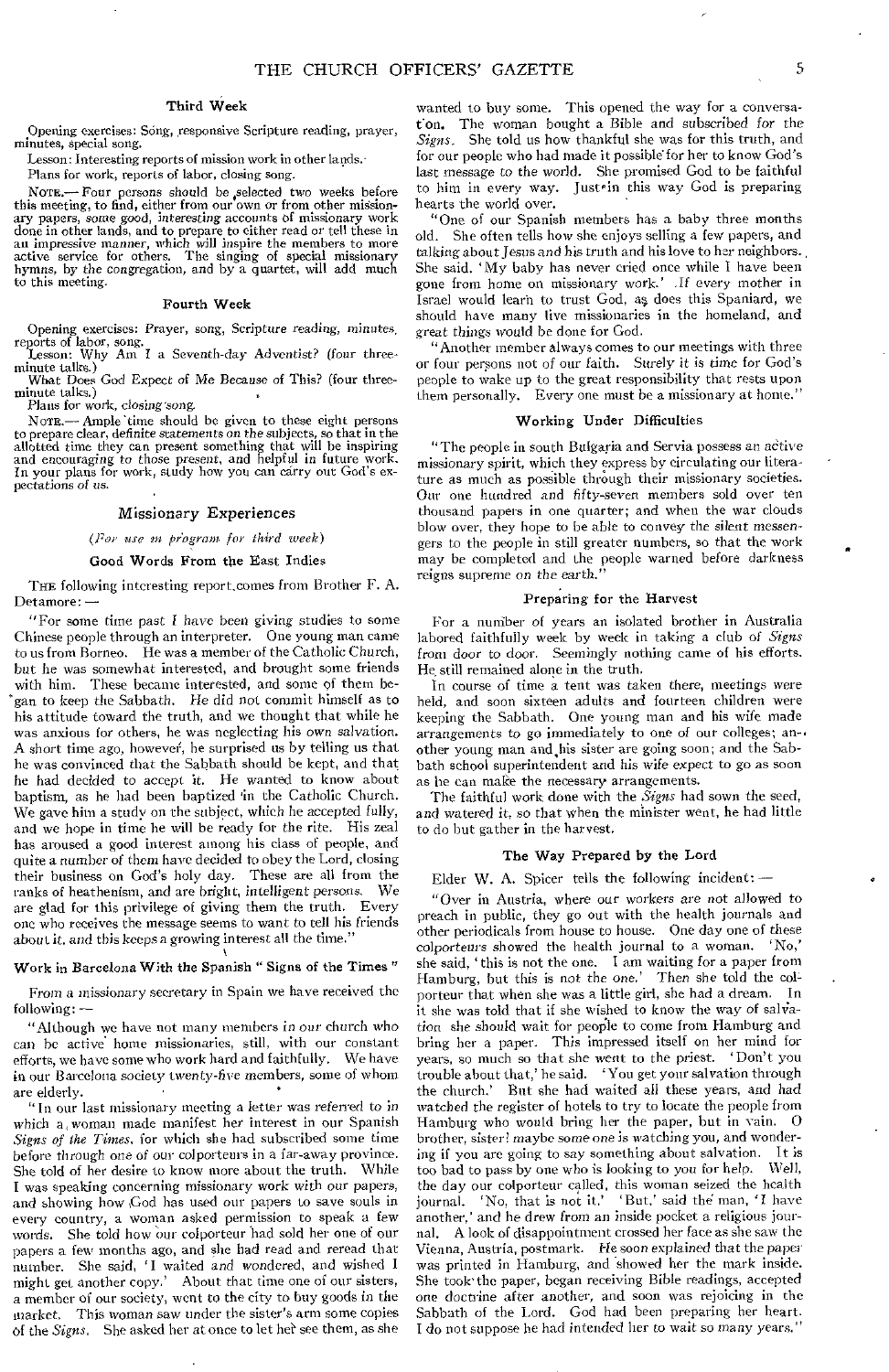[These are a few illustrations of the way the Lord is working r and through his people in the regions beyond. Wherever for and through his people in the regions beyond. the message goes, those who receive it into their hearts begin at once to labor for others. Where there is no missionary work, there is no true love for Jesus.—ED.]

## One of the Duties of the Church Missionary Secretary

THE church missionary secretary may do much to help the members maintain their spiritual life by getting good books into their homes. This is a reading age. People will read something, and it is easy to acquire the habit of spending much time on the newspaper, and the light literature which abounds everywhere. 'To counteract this tendency every home should have a library of good hooks. This is especially necessary where there are young people and children.

As soon as any new book is published, the church missionary secretary should send for a copy of it. This is a safe proceeding, as there will be at least one member who will want:a copy of it, if it is properly introduced, At the first missionary meeting after the sample copy is received, or at any other suitable opportunity, the book should be shown to the members, one or two interesting paragraphs read from it, and a call made for orders. Almost invariably a number of the members will respond, as new things have an attraction for most persons. In order to know when new books are issued, the missionary secretary will need to watch the book notices in the *Review, Signs, Watchman,* and other papers. We shall endeavor to assist in this by mentioning in this paper the new books about which we learn.

This is an important matter, more so than may at first thought appear. The mind is very largely influenced by what is read, and if we would have well-developed, useful church members, we must do our part in supplying them with mental food. The church missionary secretary has been appointed by the church to take the burden of seeing to this, among other duties.

The church missionary secretary should endeavor to get every family to take the *Review* and the union conference They need the latter, that they may keep in close touch with the work in their own conference; and they need the former, that they may know how the message is going to the regions beyond their territory. The missionary secretary should therefore canvass the members for these papers, showing sample copies, and doing everything possible to get subscriptions for them. In cases where the members are really too poor to subscribe for these papers, arrangements should be made with some of those who take them to pass them on, when read, to these needy ones.

The new books of which we have recently heard are the "Gospel Story," a book of Bible stories for children; the "Gospel Primer," in German, Danish, and Swedish; and six new numbers of the Berean Library,— No. 5, "The Sabbath in the Scriptures;" No. 6, "The Sabbath in History ;" No. 7, "Capital and Labor;" No. 8, "Here and Hereafter;" No. 9, "Bible Footlights;" No. to, "Our Paradise Home."

. "The Gospel Story" should sell readily to members who have children, for they are always needing something new for them to read. Churches that have Germans, Danes, or Swedes living near them could sell many of this "Gospel Primer" to them for their children. They do not have much variety of literature of this class in their languages, and are therefore ready to welcome well-illustrated, instructive books like these.

The Berean Library pamphlets are particularly suitable for church work, as they are very inexpensive. Many of our church members could do an excellent work with these, by lending them to their neighbors. Why not propose to your church that a-number of sets be putchased, to be used by the members as a circulating library for their neighbors? There is enough in those ten pamphlets to give a comprehensive knowledge of the third angel's message to any one who will read them all.

Therefore every church missionary secretary should be watchful for opportunities to interest the church members in our literature, for their own benefit, and that they may use it to save others.  $\cdot$  E. M. G.

## The Reporting System

No work can be built up so as to be stable and progressive unless it is well organized. In order to have the church missionary work solidly established, we must organize it in an effective manner. Every strong organization has connected with it some kind of reporting system, which enables its leaders to know how its work progresses, and to plan to strengthen its weak points.

The Lord has definitely instructed us that reporting should be connected with our missionary work. "Those who have united with the Lord in the covenant of service are under bonds to unite with him in the great, grand work of soul saving. Let church members, during the week, act their part faithfully, and on the Sabbath relate their experience. The meeting will then be as meat in due season, bringing to all present new life and fresh vigor."—" *Testimonies for the Church," Vol. VII, page 19.* 

Time should be allowed in every missionary meeting for the relation of experiences in missionary work. Through hearing the experiences of others, many will learn more quickly how to work than they would from much theoretical instruction. By hearing of the success of some simple methods of work, timid members will be encouraged to do something. The members generally will be encouraged to continue and increase their efforts as they see that some are being interested through them. No society can be successfully maintained without reports of the results of its work.

For recording these reports and passing them on to headquarters, the following system is recommended:

i. That the church missionary secretary hand to all members of the church, except those who are members of the Missionary Volunteer Society, small report blanks once a week, either at the Sabbath service or at the missionary meeting, whichever may be most effective in reaching the largest number of members; that these be filled out by the members at the close of each week, and collected when new ones are given out.

2. That the secretary of the Missionary Volunteer Society of the church hand to the church missionary secretary a summary of the work done each week by the young people. This report is to be given to the church missionary secretary as soon as possible after the Missionary Volunteer secretary makes up the report for the minutes.

3. That the church missionary secretary record the totals of work done by the members week by week, in a book prepared for this purpose, a column being devoted to each kind of work; that the work of the adult members be entered on one line, and that of the young people on the line below. A book printed for this purpose can be obtained through -the conference tract society.

4. That the church missionary secretary give each week, in the minutes, a summary of the work done by the church, adults and young people combined.

5. That at the close of each quarter, the church missionary secretary rule off the record book, add it up, transfer the totals to the blank supplied by the conference tract society, and return the blank, filled out, to the tract society office not later than the tenth day of the month following the close of the quarter, earlier if possible.

The church members will find in the monthly report blank contained in the Morning Watch Calendar a simple and effective means of.keeping a daily record of their missionary work. It would be well for the church missionary secretary to call their attention to this.

By following this plan, a permanent record can be kept of the work done by the church, without its being necessary for the church missionary secretary to spend much time in making the record. We trust that every church missionary secretary will take pride in gathering in, quarter by quarter, as complete a report of the work of the church as possible. E. At G.

"IF our people could be led to read and take an interest in the news of the kingdom and its extension; if we could get our Christian men and women of devotion to organize in missionary service, there would be reason to hope that the work would soon he accomplished."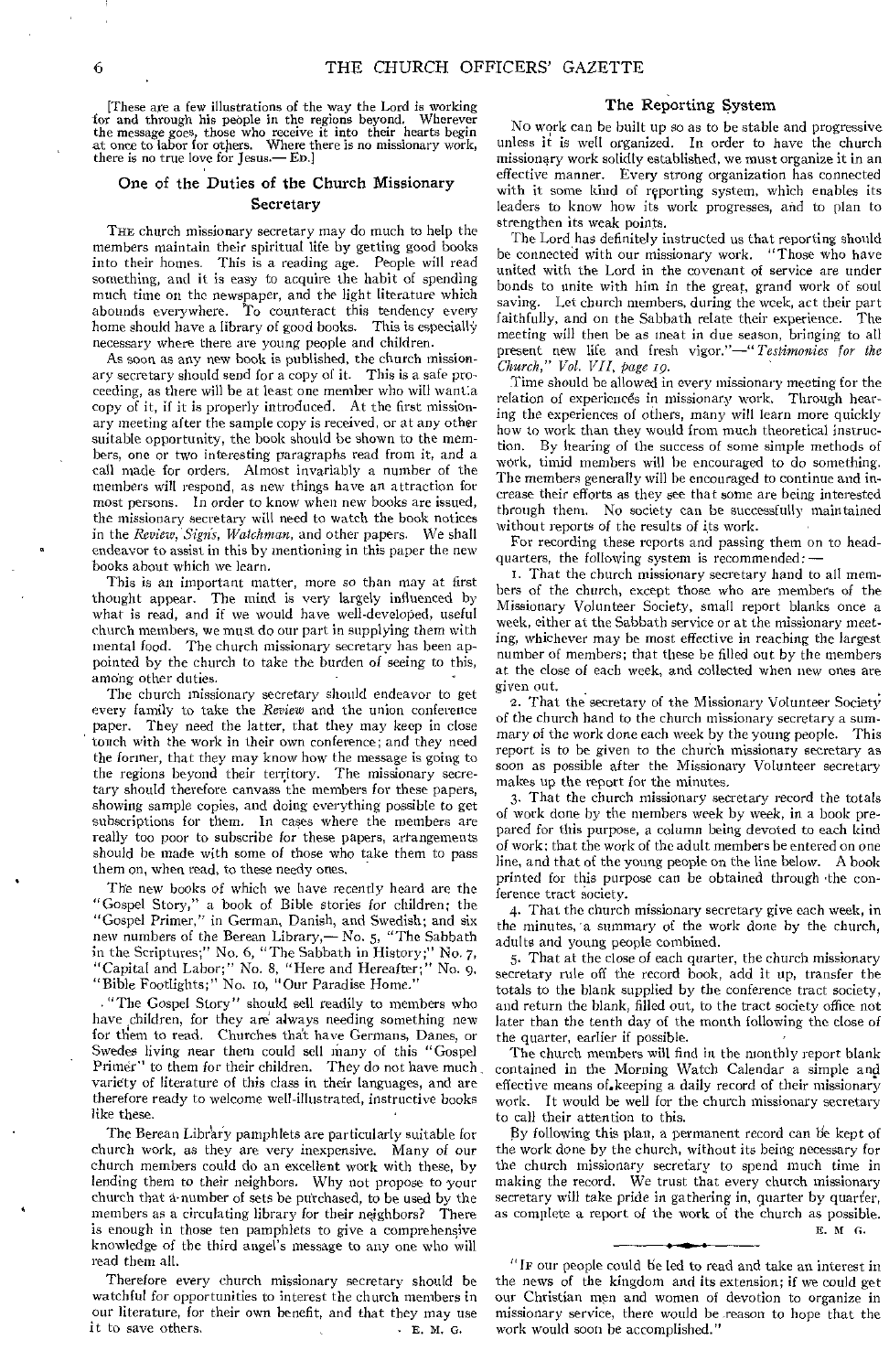## Educational Sabbaths

AT the autumn council, the advisability of appointing educational Sabbaths to be observed in our churches was taken under consideration, and two days each year were.appointed by the council as educational Sabbaths. The first of these for this year falls on March 7, and the second on August 8. Readings are to be prepared, and sent to all our church elders. The readings for March 7 will be printed in the March issue of the magazine *Christian Education,* and a copy of this special *number* will be mailed to all the church elders in time to be read on March 7. A suggestive program will also appear in the journal. The *readings* for this occasion, we believe, will be very helpful to all our people. They speak especially of the care of our children, of where they should be educated, and of the growth and needs of our church schools.

As a people, we have undertaken a work of great magnitude.  $\overline{A}$  definite message is given us to carry to every nation; and, in carrying forward this program, every available resource is necessary to its accomplishment. We are not only called to give our lives and means for this undertaking, but we are also called to dedicate our children to it, and to educate them for the Master's service. These children and young people form a very considerable asset to the future development of our work. The entire enrollment of our schools, including those in non-Christian lands, according to the statistics for 1613, numbers 26,322. To undertake the spiritual welfare of so many, and to seek to train them and many others who will enter our schools, is a task which concerns all our church members, It seems, therefore, very *fitting*  that two Sabbaths each year'should be devoted to the saving and educating of this growing army of recruits. We, therefore, urge that our churches everywhere observe March 7 as an educational Sabbath. It should be a day not merely for the presentation of readings, but *should* be an occasion when our children and their education shall be a matter of consideration in each church. All need to understand better the place of Christian education. We need to pray for our children, our church schools, and our teachers on this day, and make it an occasion which shall benefit the cause of Christian education. <br>I. L. SHAW. J. L. SHAW.

*Ed. Sec. Gen. Conf.* 

## A Good Way to Get Twenty Cents a Week for Missions

SOME *of* our people, especially those who are not rich in this world's goods, but who desire to do their share in carrying forward the work of God in the earth, are very much perplexed to know how to get the money to keep up their twenty cents a week to missions. This question can be solved very satisfactorily by the sale of our home workers' books. Getting the money in this way is far better than earning it in some *ordinary* employment, as it brings a threefold blessing: first, to the one who engages in this work; second, to the one who gets the literature; and third, to the mission fields through the offerings thus obtained.

A few weeks ago, at the close of a missionary meeting in the city of Washington, where the secretary of the Home Missionary Department and the writer presented, among other things, the splendid opportunity for doing genuine missionary work in selling the home workers' books, a colored sister came forward, saying that she would like to make arrangements to devote what time she could, aside from her family cares, to the sale of these books. We have just received word from the secretary of the District of Columbia Tract Society that this sister is already doing very successful work. At odd times during two weeks she was able to devote about thirty hours to this work. During this time she sold fifty books, valued at \$16.65. She received as her commission on these sales \$6.66, or a trifle over twenty cents an hour, a sum sufficient to pay her twenty cents a week to missions for thirty weeks,

Why cannot others go and do likewise, and while getting money for missions gain the blessing which comes from the experience *of* getting the *truth* into the homes of *the people?* 

*N.* Z. TOWN.

#### Bible Workers' Class

To develop members in the holding of Bible readings where the literature has started the interest, the Southern California Conference is conducting classes in four of its largest churches. These classes are led by experienced pastors and Bible workers. The class in Los Angeles has about thirtyfive members. The California Conference is following this plan, too.

It is a plan that might well be adopted in every church where there is a minister or a Bible worker available to give the instruction. In these classes the instruction is very practical. The members are taught how to prepare Bible readings, how to give them, how to meet objections, and other things that help *to* make a practical Bible worker.

#### Tract Racks

THE "tract rack" idea is spreading in the Southern California Conference. They have many of these in railroad stations, parks, public centers, and in their own churches. One brother has been permitted to put up three in the park of a popular beach town. We should have these racks all . over the world, in every country where such things are permitted. It is surprising how many will read the papers from these racks, and how rarely they are destroyed or wasted.

#### How Is It in Your District?

Do you not think that more could be done by our church members with the magazines? We have regular agents working with them, but there are many churches in places where nothing is being done to circulate these *magazines*  which contain the word of life, This also needs to be kept before the churches. We are in the closing days of this message, so must get right down to business in this work of warning the people, and get our literature into every home it is possible to reach. If our church members will only unitedly get at this work, it will speedily be finished, and then will come the reward, greater by far than we can ever think.

#### The Heroism of Mrs. Calvert and Mrs. Lyth

ON one occasion a tribe of sea rovers returned to Mbau, bringing a large present of spoil to the king. Profitable guests like these must be entertained by the royal honors of a cannibal feast. The-missionaries were away at the district meeting. The chief of the fishermen set out in his official capacity and zeal, with a murderous crew, on an expedition to obtain *bokolo* (human flesh). At a certain point, hiding themselves in the bushes and covering their canoes with leaves, they awaited their prey. Fourteen women were seized alive, and one *man* was killed. Long before they returned, the news spread in Mbau, and the rejoicing was great. The next day there was an excited mob to meet the fleet of death. The story of the slaughter of the poor women was soon carried to their white sisters, Mrs. Calvert and Mrs. Lyth, who were alone with their children at the Viwa mission station. It would be desperate for the two lone women to venture into Mbau to thwart the fiendish rage of those bloodthirsty cannibals, yet they determined to go. They got a canoe; and as they approached the place, the yells of the people, the beating of the death drum, the firing of the muskets, mingled with the piercing shrieks of the victims, grew louder. A *Iota* chief met them and hurried them on impatiently. Guarded by angels, they pressed through the mad crowd, unhurt, into the old king's house, whose entrance was barred to women. Without ceremony they took the old man by storm; and the butchery was stayed, though nine had been already killed. Then they visited the chief whose word had sealed their dark sisters' death warrant, and made him wince again under their sharp rebukes. Women like these were the brave, intrepid heroines who in many a similar scene of horror *proved* themselves true helpmeets *of* the missionaries whose lot they shared - Selected.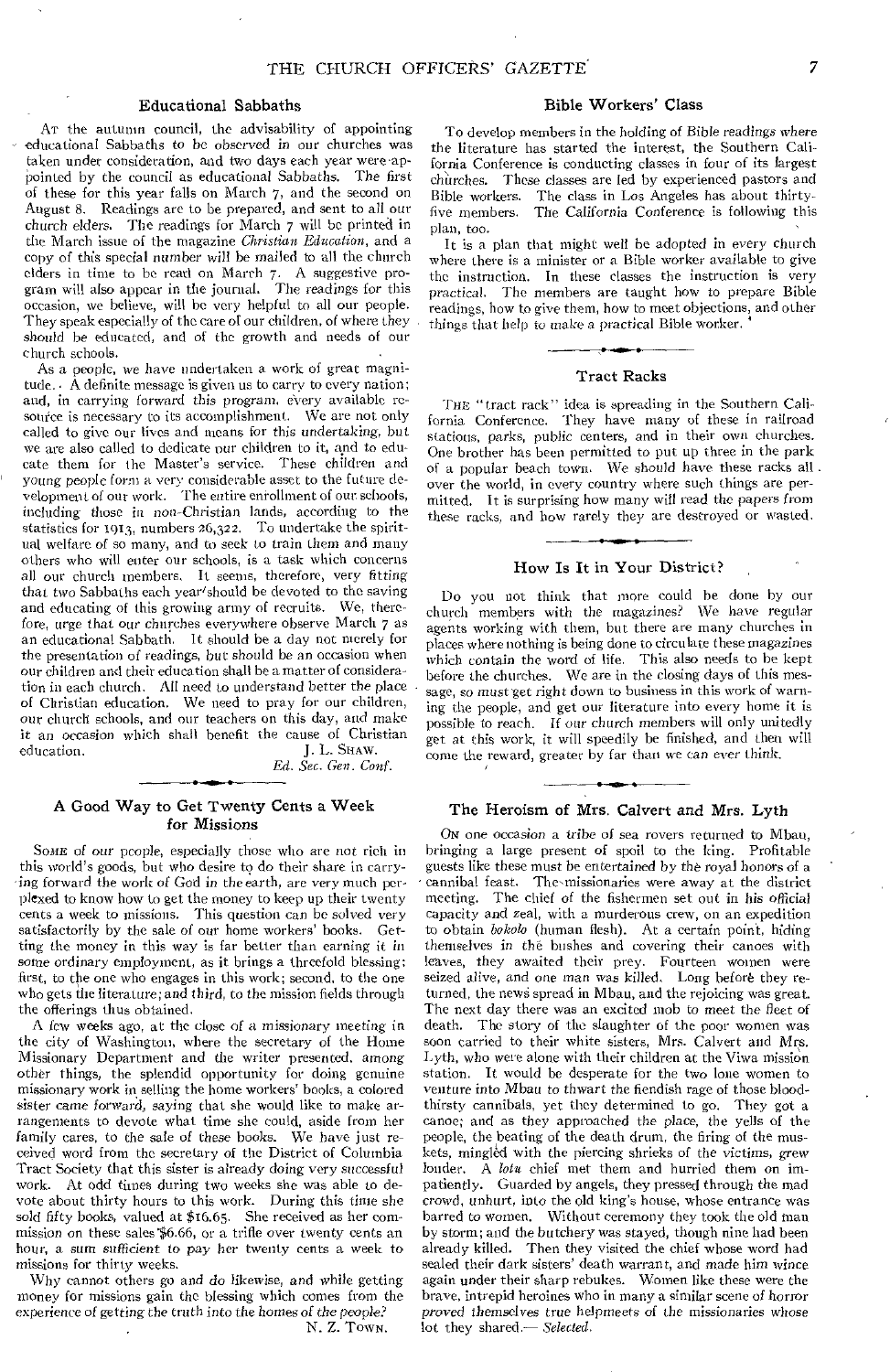# flitootonarp Volunteer apartment

## Senior Society Study for Sabbath, March 7

#### Suggestive Program

- I. OPENING Exercises (ten minutes).
- 2. Bible Study (five minutes). 3. Review ( ten minutes).
- 
- 4. Quiz on Standard of Attainment Texts (five minutes).<br>5. "Distribution of Immigrants" (twenty minutes).<br>6. Social and Experience Meeting (ten minutes).
- 
- 
- 7. Closing Exercises.

I. Special music; sentence prayers; song; review Morning Watch texts for past week; collect individual report blanks and

offering; secretary's report. 2. Ex. 13: 17-22; 25. See "Patriarchs and Prophets." Ar-range for several to take part. You can have a story forty years long. Each can describe a prominent incident, beginning with the time of Moses' return to Egypt and closing with the death of Moses. Draw a map showing the route traveled from Egypt to Canaan,

3. Main points in lessons for February 7 and r4.

4. Acts  $\vec{17}$ :  $3\vec{1}$ ;  $\vec{1}$  Peter 4: 17. Announce these texts the week<br>before, then review all on the Sabbath.<br>5. Two ten-minute papers, one on the "Distribution" the<br>other on "The Industries They Enter." Reproduc southwest corner of Illinois,— one northwest to the far corner of Minnesota; then a second northeast, passing between the cities of Baltimore and Washington. Within this angle is the industrial zone of America.

7. Quote Ps. 2: 8.

## Distribution of Immigrants

WHAT are the facts concerning the present location and distribution of immigrants? The answer involves a most interesting study, taking the immigration of 1905.

"The enormous proportion going to New York, Pennsylvania, and the north Atlantic sections shows prominently. They got ninety per cent of the whole, while the South received but four per cent of the total, and only one per cent of that went to the South Central States."—"Aliens *or Americans?" page 105.* 

The agencies which distribute these millions are: (t) Societies organized by individuals; (2) railway companies.

"One of the most active and efficient of these organizations, which will serve as an illustration, is the Society for Italian Immigrants, with headquarters in New York, near the Battery. The society thus states its purpose and methods:

"'About two hundred thousand Italian immigrants are now landing at this port during every twelve months. These immigrants are almost entirely poor peasants who cannot speak our language. In order that these people may gef a fair start in this new, and, to them, strange country, and that they may become familiar as soon as possible with our laws, habits, and customs, help and instruction of various kinds must be given them. To furnish these, either freely or at the lowest possible cost, is the object of the Society for Italian Immigrants.

"'The society employs agents to look after the needs of the immigrants at Ellis Island; it runs an escort service, by which competent persons are furnished, at nominal cost, to take immigrants to their destination: it conducts an employment agency; it maintains an information bureau; it cooperates with the United States authorities to enforce the immigration laws; it manages labor camps for contractors; it wages war on all persons engaged in swindling immigrants; it is engaged in breaking up the padrone system in all its forms; and lastly and generally, it does all it can to help immigrants, so that as soon as, possible they may become self-supporting and selfrespecting citizens, a benefit and not a detriment to this country.'

"The society is supported by voluntary contributions, and by grants to the amount of about seven thousand dollars a year from the Italian government. The society has met with the approval of the police department of the city, the United

į

States authorities at Ellis Island, and the Italian Royal Department of Immigration, and of all individuals who have made themselves familiar with what it is doing. There is also a Boston Italian Society, organized in 1902, to protect newcomers from sharpers, thieves, and fraudulent persons; also from the frauds of bankers and padrones. The Italian government has given one thousand dollars a year to this society.

"A similar work is done by the United Hebrew Charities, and the Removal Bureau established by the Jews in New York in 1901. Through this agency in the past three years over ten thousand of the Russian or Roumanian Jews have been kept from increasing the overcrowded population of the ghetto and swelling the sum of sweatshop misery." $-Id$ . *pages 110-112.* 

#### The Industries They Enter

"Fifty-five per cent of the old immigration was unskilled, but the percentage of the unskilled workers in the new is eighty-one. In the last ten years, no fewer than six million unskilled workers have been recruited into the industrial army of the United States. . . . The practice of installing improved machinery, and standardization of products, so common in the United States, reduce complicated operations to simple mechanical action, demanding a minimum of intelligence in the operator; these facts enable the unskilled southeastern Europeans to find a place in our industrial army.

## " America Needed Laborers

"America two generations ago was an agricultural nation; today it stands in the van of the industrial nations of the This marvelous development, the astonishment of the civilized world, could never have taken place if Europe and Asia had not supplied the labor force. From 1880 to 1905 the total capital in manufacturing plants increased nearly fivefold, the value of the products increased more than two, and a half times, and the labor force about doubled. America could never have finished its transcontinental railroads, developed its coal and ore deposits, operated its furnaces and factories, had it not drawn upon Europe for its labor force; for it 'was impossible to secure 'white men' to do this work. The same is true in almost all our industries. While talking to a patriotic employer in the business of tanning, employing 1,500 men,— all foreigners,— I asked him, ' Do you prefer this class of labor? '—' No,' was his reply, ' but I can't get anything else. The Irish and the Germans are gone; if this plant is to run, Italians, Lithuanians, and Poles must do the work.' American industry had a place for the stolid, strong, submissive, and patient Slav and Finn; it needed the mercurial Italian and Roumanian; there was much coarse, rough, and heavy work to do in mining and construction camps, in tunnel and railroad building, around smelters and furnaces, etc.; and nowhere else in the world could employers get laborers so well adapted to their need as in the countries of southeastern Europe. The new immigration has admirably supplied the need, and at present there is not an industrial community east of the Mississippi and north of the Ohio and Potomac Rivers where the 'foreigners' are not found.

## " Foreigners in Industries

"Louis N. Hammerling, president of the American Association of Foreign Newspapers, appearing before the Federal Commission on Immigration, said: —

"1.Sixty-five per cent of the farmers owning farms and working as farm laborers are people who came from Europe during the last thirty years.

"2. Of the 890,000 miners, mining the coal to operate the great industries, 630,000 are our people.

"3. Of the 580,000 steel and iron workers employed in the different plants throughout the United States, sixty-nine per cent, according to the latest statistics of the steel and iron industries, are our people.

"4. Ninety per cent of the labor employed for the last thirty years in building the railways has been furnished by our immigrant people, who are now keeping the same in repair.

"Senator Dillingham of Vermont said that the immigration commission, investigated the leading industries in a geographical area, interviewing 619,000 employees, employed in

<u>الحديث المعامل المعام</u>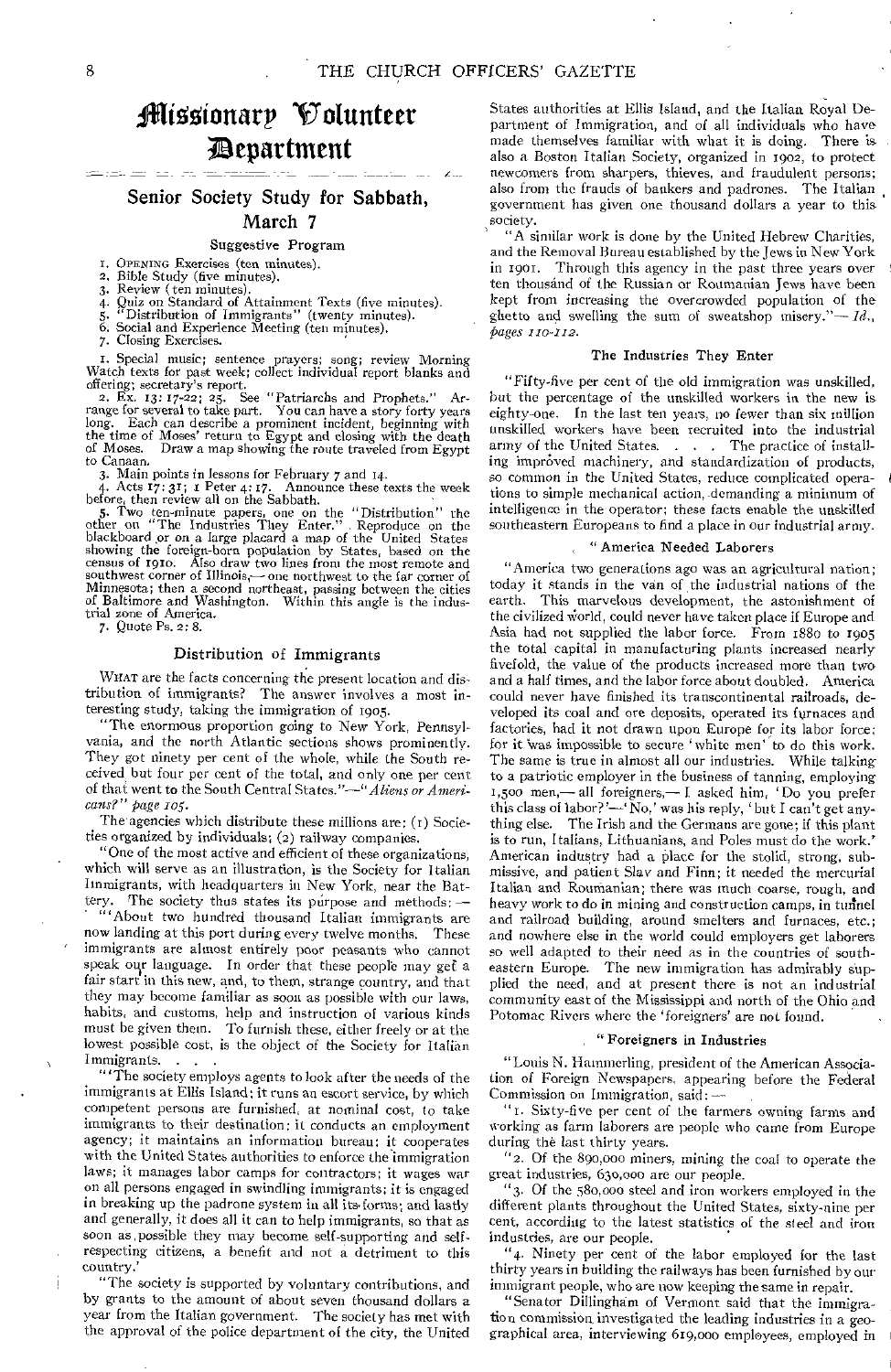thirty-seven industries, and found that 59.5 per cent were *foreign-born.* In view of this fact the New York *Observer*  fittingly remarked that 'the increase of our manufacturing industries reveals a debt to these foreigners. It is apparent that without these foreign-born laborers the growth of the nation would be handicapped.'

#### " Nationalities in Special Industries

"Some nationalities follow certain callings. The Bravas and Portuguese are in the textile industries; the Cubans and Spanish in cigar manufacturing; the Mexicans in mining and railroading in the *Southwest;* the Finns arc in iron ore and copper mining, and smelting plants; the French Canadians in cotton mills, shoe plants, collar factories, on railroads, and in construction camps; the Slovaks and the Russians are in coal mining and in iron and steel plants; the Russian.Jews are in the clothing trades; the Magyars are in coal mining, sugar refining plants, in steel and plow plants, and in silk dyeing; the Lithuanians are in coal mining, sugar and oil refining, clothing manufacturing, slaughtering and meat packing, and furniture plaqts; the Roumanians are in steel plants, repair shops, and in construction work; the Croatians, Montenegrins, Bulgarians,.are in steel plants, coal and ore mining, slaughtering and meat packing, leather manufacturing, and oil refining; while the Poles and south Italians are in almost every line of mining and manufacturing."-" The New Immi*gration," by Roberts, pages 49-52.* 

#### The Industrial Zone

"On a map of the United States, starting from the most remote and southwest corner of Illinois, Dr. Peter Roberts has drawn two lines, one northwest to the far corner of Minnesota; then a second *northeast,* passing between the cities of Baltimore and Washington. Within this angle he discovers the industrial zone of America, the great workshop of the United States. In eleven of the States included, fifty-five to seventy-five per cent of the male workers are employed in industrial pursuits. 'There arc important manufacturing centers outside this area, such as the cotton mills of Norfh Carolina, the steel industry of Alabama, the mining interests of the Northwest and Southwest, and the industrial activity *of* Colorado; but these are insignificant as compared with the mining, iron, and steel industries of Pennsylvania, the manufacturing of Rhode Island and Massachusetts, the commercial importance of New York, Boston, Buffalo, Baltimore, and Chicago. More than eighty per cent of all the coal mined in the Union is dug in this territory. More than ninety per cent of all the iron and steel products of the country is produced here. We have in the Union fifty cities of 100,o00 and' more population, and thirty-two of these are in the territory under consideration. Around these flourishing centers of population satellite cities are rapidly *growing.'* 

#### "A Bad Night for America

"Within this same industrial zone, including fifteen States, there were living in 1910, forty-six millions of people, just

from among the *ten* millions of foreign-born in this industrial zone, having packed their bags and bundles, and having left their desolate towns and cheerless camps, their sti- 'fling city tenements, should silently sail away, back to Europe and beyond. And with the morning, as the *first rays of* the sun break over a waiting world, picture the paralysis of a dependent nation!" *—" Immigrant Forces," by Shriver, pages 21-24.* 

# Senior Society Study for Sabbath, March 14

### Suggestive Program

I. OPENING Exercises (ten minutes):<br>2. Bible Study (ten minutes).

2. Bible Study (ten minutes).

3. Quiz on Standard of Attainment Texts (five minutes).

4. <sup>"The Effects of Immigration" (twenty minutes).</sup> 5. General Discussion (ten minutes).

5. General Discussors.<br>6. Closing Exercises.

I. Song; sentence prayers; song; review Morning Watch texts for past week; collect individual report blanks and offerings; secretary's report.

*2. Joshua 3, 4, 13, 14; "Patriarchs* and Prophets." Draw a map of Canaan showing where each of the twelve tribes located, and the people dislocated. In giving this study, relate the ex-<br>periences encountered on this migratory trip.

3. Dan. 7: 9, to; Rev. 20: 12, 13,

4. Let this subject be presented *in* two ten-minute papers,— one, "The Good Effects," the other, "The Bad Effects. 5. Appoint a committee on foreign work, to canvass your

neighborhood and learn of all nationalities represented and of their condition.

6. Repeat the Missionary Volunteer pledge.

NOTE.— The program committee should, upon receiving the CHURCH OFFICERS' GAZETTE, read over *carefully* each program for the month, and assign the different parts at once, so as to give ample time for good preparation.

#### The Effects of Immigration

"WHAT effect has immigration had, and what is it likely to have, upon our national' educational policy? The parochial school is opposed to the public school; the parochial school is Roman, the public school American. The parochial schools could not secure scholars but for immigration. The Roman Catholic Church is persistently trying to get appropriations of public money for parochial schools, although well aware that this is directly contrary to the fundamental American principle of absolute separation of church and state; and is relying upon the foreign vote to accomplish this un-American purpose. Here is an illustration of the conditions made possible through unchecked immigration and the wielding of this immigration by priestly influence:

" In Illinois the foreign element outnumbers the native in voting power. In consequence, compulsory education *in* the public schools of that State was voted down by a legislature pledged to obey the dictum of the foreign element. Where the priests wield the foreign element in favor of the parochia

about one half of the population of continental United States. Of the thirteen anda quarter millions of o u r *foreign-born*  white people, more than three fourths are found in this region of mines, mills, and congested city centers. It is a mere play toy of the imagination, such stuff as dreams are made of, but by all the power of f ancy conjure a night when the vast company of immigrant workers

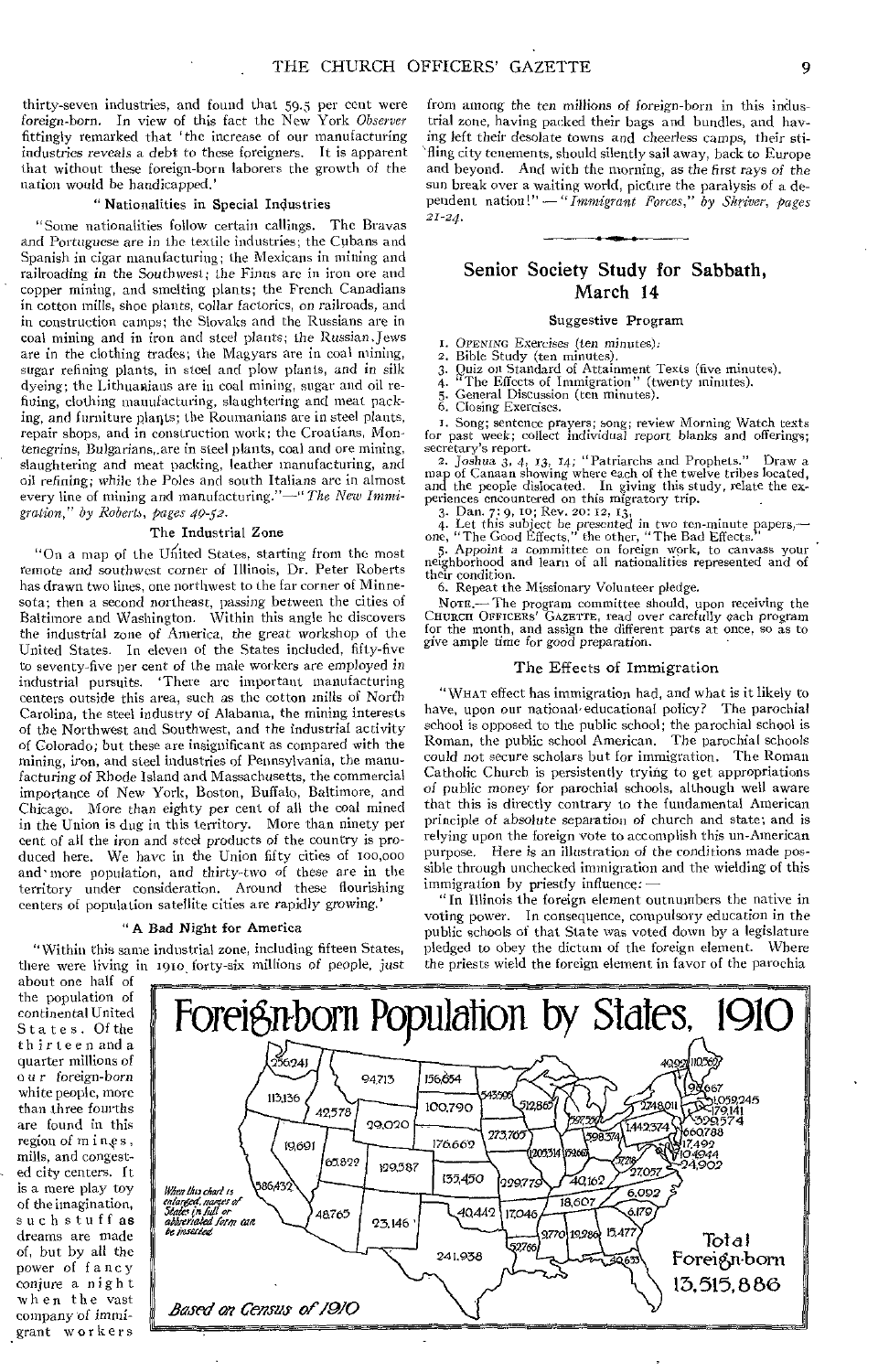schools, it is not possible to pass a bill for compulsory education in the English language.

"The striking fact is given by Dr. Warne that in parochial schools for the Slav children in Pennsylvania, English is not taught, and the children are growing up as thoroughly foreign and under priestly control as though they were in Bohemia or Galicia.

"What is the effect of the addition of so many thousands of men of voting age upon our political conditions? — Undoubtedly demoralizing and dangerous. Professor Mayo-Smith says: 'We are thus conferring the privilege of citizenship, including the right to vote, without any test of the man's fitness for it. The German vote in many localities controls the action of political leaders on the liquor question, oftentimes in opposition to the sentiment of the native community. The bad influence of a purely ignorant vote is seen in the degradation of our municipal administrations in America.' The foreign-born congregate in the large cities, especially the mass of unskilled laborers. There they easily come under control of leaders of their own race, who use them to further selfish ends. Fraudulent naturalization is another evil result. There is no more dangerous element in the republic than a foreign vote, wielded by unscrupulous partisans and grafters. The immigrant is not so much to blame as are those who corrupt him; but if he were not here, they would have no opportunity. In order to wield a bludgeon a bully must have the .bludgeon."—"*Aliens or Americans?" by Grose, page . 246-249.* 

"This result of migration is at once an evil and an opportunity. Breaking away from the old associations leaves room and necessity for new ones. Upon the character of these the future of the immigrant will largely depend. Here is the Christian opportunity. See to it that the new associations make for righteousness and patriotism. If the immigrant is evangelized, assimilation is easy and sure, It is recognition of this fact that leads the Roman Catholic Church to keep foreign colonies in America as isolated and permanent as possible. The ecclesiastics realize that children must be held in the parochial schools, so as to avoid the Americanization that comes through the public schools, with the probable loss of loyalty to the church. The parents equally must be kept away from the influences that would broaden and enlighten them. Dr. Strong tells of large colonies in the West, settled by foreigners of one nationality and religion; 'thus building up states within a state, having different languages, different antecedents, different religions, different ideas and habits, preparing mutual jealousies, and perpetuating race antipathies. 'In New England conventions are held to which only French Canadian Roman Catholics are admitted. At such a convention in Nashua, New Hampshire, attended by eighty priests, the following mottoes were displayed: "Our tongue, our nationality, our religion:" " Before everything else, let us remain French!"' And it is well said: 'If our noble domain were tenfold larger than it is, it would still be too small to embrace with safety to our national future, little Germanies here, little Scandinavias there, and little Irelands Today there are also little Italies and little Hungaries, and a long list of other races."— *Id., pages 256, 257.*  "As long as this immigration grows into colonies and holds itself aloof in communities that never feel the touch of American customs and ideas, how can we expect it to become like us? ... More than half of the great population of New York<br>City is of foreign birth.... There are some fifty cities  $\ldots$  . There are some fifty cities where the population of foreign birth represents more than two fifths of the total, and among these are some twenty where the foreign element is in the majority."—" *The Immigrant," by Haskin, pages 92, 93.* 

"Only 4.2 per cent of the native-born Americans of native parentage own their homes, more than 10 per cent of the foreign-horn and native-born of foreign parentage own theirs." *-- Id., page 97.* 

"This competition of the Slays and Italians has forced the English-speaking races and the native workers out of the anthracite mines, and is operating today with equally significant results in every one of our important industries.

The official investigation conducted by the Commission on Immigration of the State of New York shows that this supplanting of the native and assimilated workers by the newer

immigrant races has been proceeding rapidly in the manufacture of iron, cigars, linoleum, and sole leather; collars, cuffs, and shirts; agricultural implements, clothing, electrical machinery and supplies, carpets, pottery, paper, wood products, silk goods, shoes, railroad supplies, the building and repairing of cars, and in scores of other industrial establishments."—" *The Immigrant Invasion," by Warne, page 165.* 

"Every mail takes thousands of dollars to Italy, Austria, Hungary, and Russia, where they are placed as savings in the banks of the principal cities in the emigration districts, these having on deposit millions of dollars earned in America." *— Id., page 173.* 

"Twenty years ago Negroes were being drawn quite rapidly from the Southern States into our Northern cities, where they made up the serving class. They were cooks, waiters, butlers, footmen and coachmen, and general household servants. There was hardly a large hotel in any of the great Northern cities where they were not employed almost exclusively as bell boys, porters, waiters, etc. They were our cabmen, janitors,'office porters, bootblacks; virtually all our barber shops were run by Negroes; and in a score and' more different ways the black man was being fitted into a place in our industrial and social life, which in course of time would have better adjusted him to his new and changed environment.

"Today, all these and many other positions have been wrested from the Negro by the Slav and the Italian. Our shoes are now' blacked by the Greek and the Italian; they wait upon us at table in our hotels and restaurants; we are shaved by the Italian barber. This newer immigrant is cooking our food and doing our household work, as the women of these races in ever-increasing number join the men who preceded them. What has become of the type of Negro they have supplanted is a serious question. As a general thing, not only has his economic status been lowered, but he has also been removed from that close social intercourse with the white race which these occupations brought to him. The result is that his adjustment will be much less rapid, and, in consequence, will continue with us for a much longer period than otherwise the so-called Negro problem."— *Id., pages 174, 175.* 

"To this Slavic and Italian invasion — to the unrestricted importation of cheaper labor  $-$  we can trace not only the strikes of the hard coal mine employees in 1900 and 1902, but also those of the steel workers at Pittsburgh in 1901 and 1909, of the employees in the Chicago slaughterhouses, in the New England textile mills, in the Bethlehem steel mills, in the clothing trades of New York City and Philadelphia, in the works of the Pressed Steel Car Company, and in numerous, other industries during the past ten years and more."— *Id.,*  page 177.

#### Scum of the Earth

"The statements that the millions of 'the distressed and unfortunate of other lands and climes,' 'the scum of Europe,' 'the beaten men of beaten races,' 'the inefficient, impoverished, and diseased,' seek American shores, are untrue, uncharitable, and malicious. Emigration from any land, taken as a whole, is made up of the most vigorous, enterprising, and strongest members of the race...

"Every European government losing its workers by emigration bemoans the fact, and is looking around for some means to check the outflow of strong manhood: would any of them do this if the 'scum,' 'the unfortunate,' 'the beaten' emigrated? The vast majority of immigrants come from agricultural communities; they are peasants and the sons of peasants, a fact which ought to count in their favor."—" *The New Immigration," by Roberts, pages 341, 342.* 

#### Gold Taken Out

"We constantly hear about the stream of gold going to Europe, which reached high-water mark in 1007, the year when immigration exceeded a million and a quarter, and the industrial boom was at its height. In that year, the Immigration Commission estimated the amount of money sent back to Europe at \$275,000,000. America is a great country, and this sum should be compared with our industrial and commercial importance. The value of the coal mined that year was nearly two and a half times larger than the sum sent to Europe; the products of our mines were eight times as valuable; our commerce with foreign countries aggregated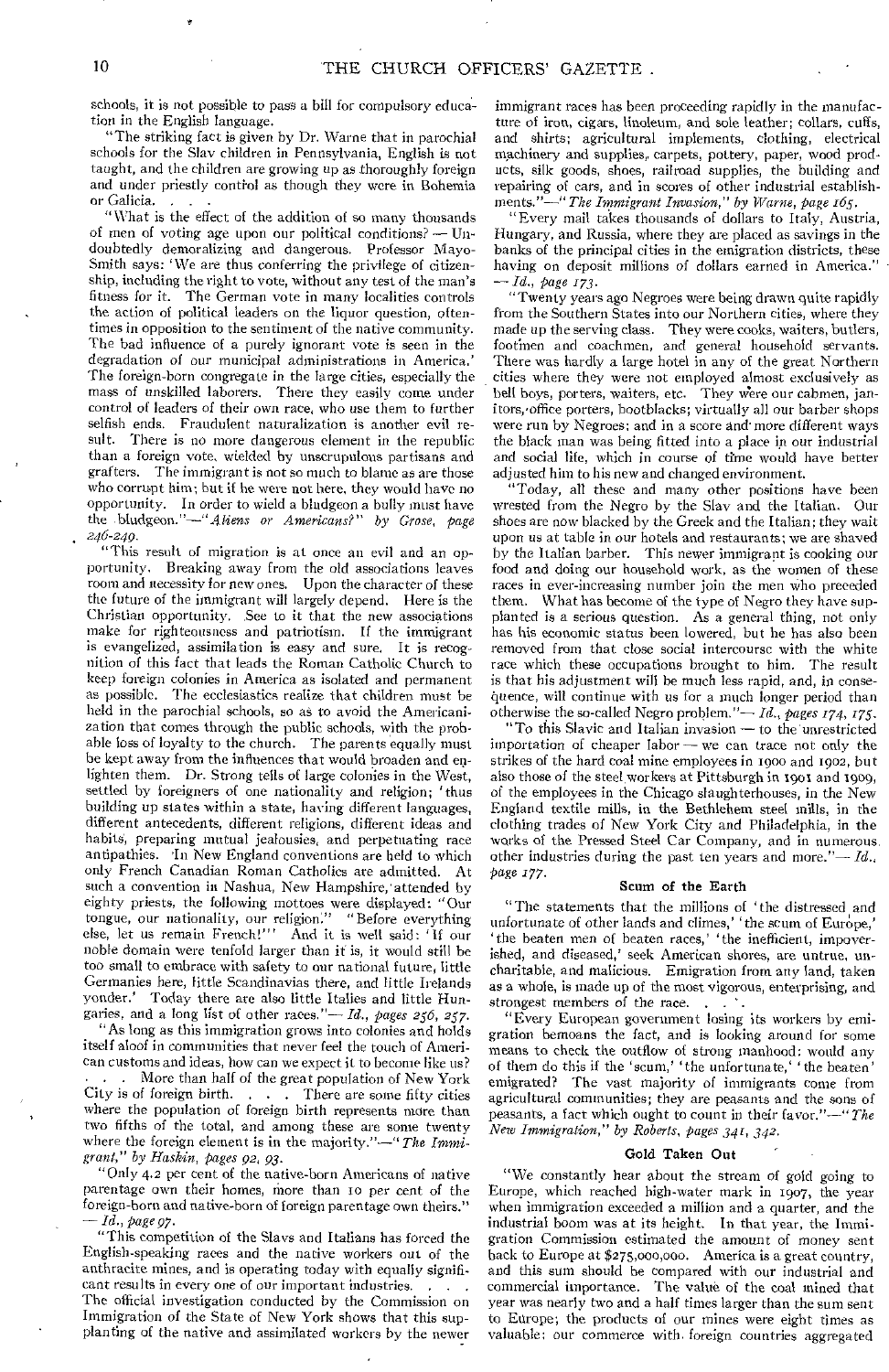a sum more than eleven times as great; the value of the produce of the farms of the United States was twenty-one times as great; the value of the products of our manufacturing was fifty times larger; and if we compare the sum sent by *immigrants* to Europe during this year of prosperity with the total estimated wealth of the *nation in 1907, it* is about two tenths of one per cent.-*Id., page 343.* 

#### The Most Dangerous

"But we are told that 'the immigrants most dangerous are those who come . . . to earn the *higher wages* offered in the United States, with the fixed intention of returning to their families in the home country to spend those wages.' The fact is that the immigrants earn the *lower wages* offered in the United States, suffer most *from* intermittent and seasonable labor, and being largely employed in hazardous industries, pay the major part of the loss of life and limb incident to these operations."-*Id.*, page 344.

#### Bad Effects

"We are also told that the foreigners have reduced wages and affected the American standard of living. On the first point, the Department of Commerce and Labor, after long and patient investigation, has failed to find a reduction in wage in the industries largely manned by immigrants. Is it not a fact that wages were never as high in the industries of the United States as in 1907, the year when immigration touched high-water *mark and* 1,285,349 came to America? The immigrants from southeastern Europe, when they understand what the standard wage is, will fight for it with far greater solidarity than the Anglo-Saxon or the Teuton. The most stubborn strikes in recent years have been the anthracite coal strike, the McKees Rocks, the Westmoreland, etc., in each of which the men of the new immigration were in the majority."- *Id., pages 344, 345.* 

# Senior Society Study for Sabbath, March 21

## Suggestive Program

I. OPENING Exercises (ten minutes).

2. Bible Study (ten minutes).

*3. Quiz on* Standard *of* Attainment Texts (five minutes). 4. The North American Division Foreign Department of Seventh-day Adventists" (twenty minutes).

5. Report of Committee on *Foreign* Work in Your Community. 6. Closing Exercises.

1. Special music; prayer; song; Morning Watch texts for the week reviewed; minutes; report of work; the offering. 2. 2 Kings 17: 1-24; 18: 1-12. See Geikie's "Hours With the Bible."

3. Eccl.  $12: 13$ ,  $14$ ; Rev.  $14: 7$ . Announce these texts to all the society one week before the quiz. Urge all to learn them. Make this exercise just as interesting and profitable as you can.

4. Two ten-minute papers, one on The History of this Department, the other on Its Work Through Education and Literature.<br>For additional material see the *General Conference Bulletin* for 1905, 1909, 1913. Also see *Review* 1905, 1909, 1913. Also<br>articles by O. A. Olsen.

5. Appoint a committee to draw up plans on how your society can work for the foreign nationalities in your neighborhood, and report at next *meeting.* 

6. Repeat in unison the Missionary Volunteer pledge.

#### North American Division Foreign Department of Seventh-Day Adventists

'Ems department was first launched at the General Conference in 1905. Elder G. A. Irwin was appointed its first secretary. Four divisions were formed, with a superintendent in charge of each; namely, the German West division, comprising the country west of the Mississippi River, with Elder G. F. Haffner as superintendent; the German East division, comprising the territory east of the Mississippi River, with Elder 0. E. Reinke as superintendent; the Swedish division, with Elder S. Mortenson as superintendent; the Danish-Norwegian division, with Elder L. H. Christian as superintendent.

At the General Conference of 1909 an advance step was taken in appointing 0. A. Olsen secretary of the department, who was to give his entire time and attention to the *extension*  and development of the message among the foreign nationali-

ties in our land, numbering from thirty-five to forty million, or *forty-six* per cent of our country's population, using more than sixty languages and dialects.

One writer says: "Save America and you save the world! Through immigration the United States is in a unique sense the most foreign country and the greatest mission field on the globe. All people that on the earth do dwell have *their*  representatives there, gathered by a divine ordering within easy reach of the gospel. Through them the world may be reached in turn. Every foreigner converted in America becomes directly or indirectly a missionary agent abroad, spreading the knowledge of the truth among his kindred and tribe."

We have three ministers and one Bible worker among the millions of French in the United States and Canada.

We have seven organized churches among the Russians of North Dakota, with a membership of over two hundred. Very urgent calls are received from different parts of the country for Russian laborers.

Before the last General Conference two divisions, each with a superintendent, were added to the Foreign Department; namely, the Jewish, with Elder F. C. Gilbert as superintendent, and the French, with Elder G. G. Roth as superintendent.

From summarized reports of the Germans and Scandinavians, we have 73 ordained ministers, 24 licentiates, 38 Bible workers, 226 organized churches with a membership of 7,405; baptized during the quadrennial period, 2,453; added to the church, 2,429; new churches organized, 42.

In New York City we have a Hungarian church with 41 members, an Italian church with 28 members, a Bohemian church with 8 members. In Newark, New Jersey, we have a Slovak-Bohemian-Polish church of 33 members. At Rom leau, Saskatchewan, Canada, we have a very active church of 39 members, composed *of* Roumanians, Bohemians, and Servians. Work has been begun among the Finns in Brooklyn, New York; among the Roumanians in Cleveland, Ohio; and the Italians in Chicago.

Our educational work among foreigners dates back to 1885- 86, when the first Scandinavian Bible school was held in Chicago, by Elder J. F. Hansen. During 1886 Elder Conradi conducted a similar school among the Germans in Milwaukee, Wisconsin. In 1889 we had Scandinavian and German departments in connection with Battle Creek College. When Union College opened, in 1891, German, Swedish, and Danish-Norwegian departments were operated in it until Sept. 27, 1910, when these departments established three separate schools,— one for the Germans, at Clinton, Missouri; another for the Swedes, at Broadview, Illinois, near Chicago; and a third for the Danish-Norwegians, at Hutchinson, Minnesota. Last year more than three hundred students were enrolled in these three foreign seminaries.

We have a Russian department at the Sheyenne River Academy, North Dakota, and a French department at the South Lancaster Academy.

January, 191o, the International Publishing Association at College View, Nebraska, began to issue three thirty-two-page quarterly magazines, one each in the German, Swedish, and Danish-Norwegian. We are now issuing a thirty-two-page French magazine. Literature is also being distributed in the Hungarian, Roumanian, Italian,. Polish, Lithuanian, Finnish, and Chinese languages.

## Senior Society Study for Sabbath, March 28

#### Suggestive Program

I. OPENING Exercises (ten minutes).<br>2. Bible Study (ten minutes).

2. Bible Study (ten minutes).

- *3. Quiz on* Standard of Attainment Texts (five minutes). 4. What We Can Do for the Foreigners (ten minutes). 5. Report of Committee on Plans (twenty minutes).
- 
- 
- 6. Closing Exercises.

1. Special music; sentence prayers; song; Morning Watch texts for the week reviewed; collect individual report blanks and offering; secretary's report.

2. Jer. 32; 34: 37-39; 52; Daniel 1. Have a paper prepared based on these scriptures, descriptive of Judah's being taken captive to the Tigris-Euphrates valley. Use Mears's "From Exile to Overthrow," and Geikie's "Hours W

learned.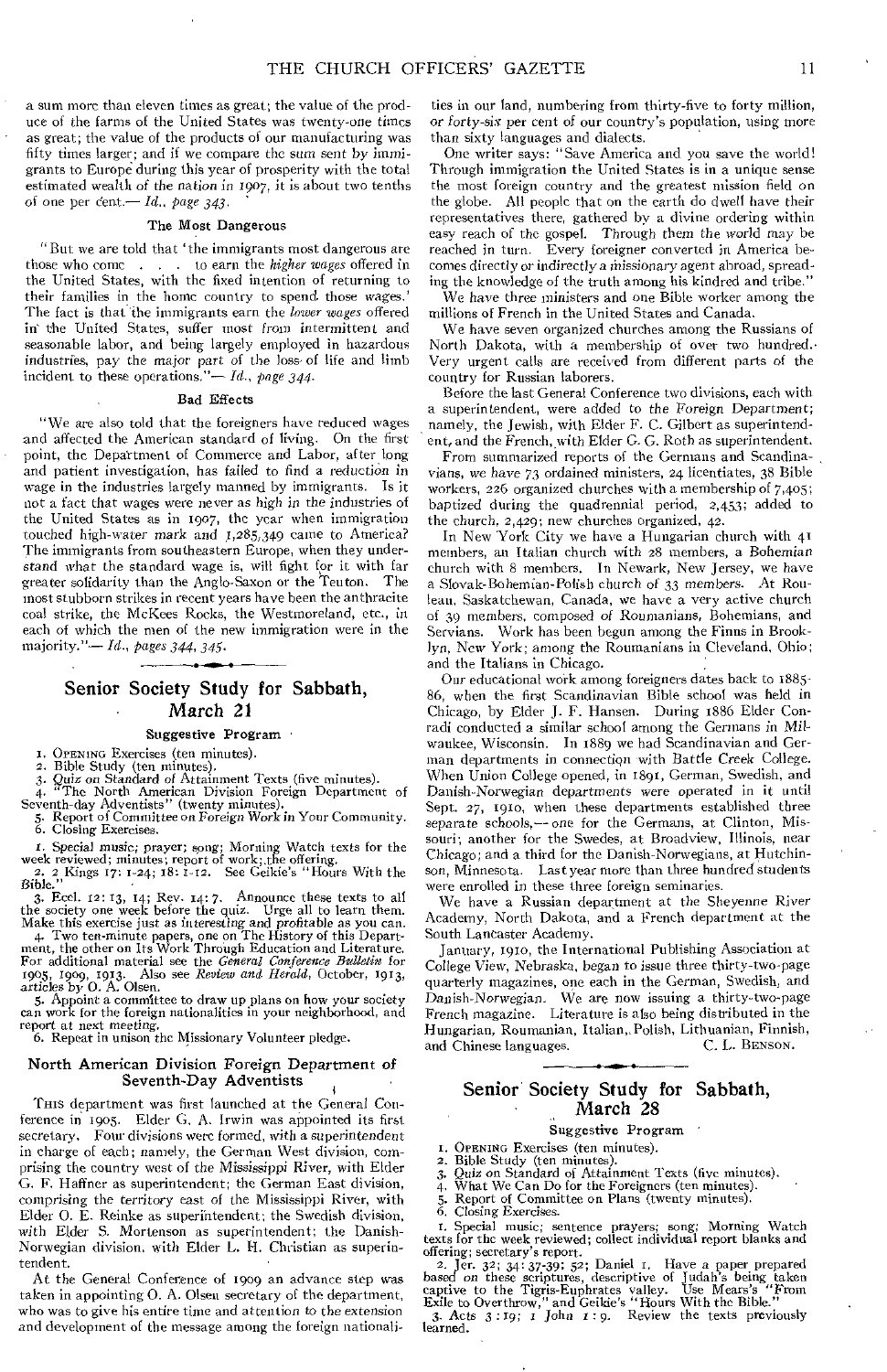4. Two five-minute papers,—one on Methods of Work, the other on Our Literature in the Foreign Languages. See article in *Instructor* of March 17. See also catalogues of publications issued by Review and Herald, Pacific Pre

5. Discussion of plans, and organization for work. 6. Repeat in unison the Missionary Volunteer pledge.

NOTE.—The program committee should, upon receiving the CHURCH OFFICERS' GAZETTE, read over carefully each program for the month, and make assignments at once, so as to give ample time for good preparation.

#### Methods of Working for Foreigners

THE immigrants who come to this country afford us an incomparable opportunity to serve. They dwell among strange, hard faces, which often express contempt. They are surrounded by language, customs, and habits which they do not understand. Great numbers of the men, women, and children who toil in our garment factories, textile mills, mines, steel plants, etc., came from the farms of Europe. They lived amid the quiet of green fields. How hard the change! How galling the new conditions' How perilous to happiness and to character! There is not much to be done for them directly. But sympathy may be shown and help rendered where they are. The immigrant is often robbed, imposed upon, exploited, at the mercy of brutal bosses, doing the heaviest work, herded in construction camps, living on the coarsest fare, his family in insanitary quarters and supported by insufficient wages.

In the face of realities like these, how inexcusable are our slighting and contemptuous references to the foreigner! How shameful our ignorance and carelessness-as to the life he leads! Let us awake and quit ourselves like men! Let us look upon our brother's need by,—

i. Visiting the foreign communities near us, and reporting to our societies their needs, and the opportunities we find to,—

a. Befriend those sick or in distress.

b. Help find employment for the unemployed.

c. Collect cast-off garments for those in need.

d. Circulate tracts and papers among them.

 $e$ . Have personal visits with them about their spiritual condition.

f. Establish a Sabbath school or a Sunday school among them.

g. Start English classes where they can learn our language, using as textbooks our elementary denominational books.

h. Hold meetings and Bible readings when an interest is aroused.

 $i.$  Invite them to our meetings, and when they come show a live interest in them.

2. Let *us* frown upon, and do all in our power to discourage, that deplorable American fault, which Bishop McIntyre scores in the following poem: —

- 
- "Dago and Sheeny and Chink, Greaser and Nigger and Jap,— The devil invented these terms, I think, To hurl at each hopeful chap Who comes so far o'er the foam
- 
- 
- To this land of his heart's desire,
- To rear his brood, to build his home,
- And to kindle his hearthstone fire.
- While the eyes with joy are blurred,
- Lo! we make the strong man shrink, And stab the soul with the hateful word Dago or Sheeny or Chink.

"Dago and Sheeny and Chink,

- These are the vipers that swarm Up from the edge of perdition's brink
- 
- 
- 
- 
- To hurt, and dishearten, and harm.<br>O shame! when their Roman forbears walked<br>Where the first of the Casars trod!<br>O shame! when their Hebrew fathers talked<br>With Moses, and he with God!<br>These swarthy sons of Japheth and Shem

"Dago and Sheeny and Chink, Greaser and Nigger and Jap,— From none of them doth Jehovah shrink, He lifteth them all to his lap;

And the Christ, in his kingly grace, When their sad, low sob he hears, Puts his tender embrace around our race As he kisses away its tears, Saying, "0 least of these, I link Thee to me for whatever may hap'; Dago and Sheeny and Chink,<br>Greaser and Nigger and Jap."

C. L. BENSON.

## Junior Society Study for Week Ending March 7

•

## Suggestive Program

LEADER'S NOTE.— It seems best to give a meeting over to experiences and plans for your society work. Make such changes in the suggestive program as you think best to meet the need of your society.

- 
- 
- I. OPENING Exercises (fifteen minutes). 2. "Story of Some Tracts" (ten minutes). 3. Experiences With the Temperance *Instructor* (ten minutes).
- 
- 
- 4. "Somebody Else" (five minutes). 5. Reports of Bands (ten minutes). 6. "Shine Just Where You Are" (five minutes). 7. Closing Exercises (five minutes).

I. Singing; sentence prayers; secretary's report; report of work done; Morning Watch texts.

2. Have these experiences read by different Juniors.

3. Some time before the meeting ask each Junior to come prepared to give briefly his experience with the Temperance *In-structor.* As the tracts of which we heard in No. 2 brought remarkable returns, so we may be sure that every paper passed out with an earnest prayer will do some good sometime. This should

stimulate us to greater and still greater faithfulness for others. 4. This recitation should be well rendered, and should help stir every Junior to do whatever his hands find to do in the band or committee of which he is a member.

5. Let each band leader report briefly the work that has been<br>done during the past month. Every Junior should be a member<br>of one of the working bands.<br>6. This recitation is splendid for closing your program.<br>7. If there is *shine, really shine*, everywhere he went. Close by repeating in unison the membership pledge: "Loving the Lord Jesus, I promise to take an active part in the work of the Junior Missionary Volunteer Society, doing what I c

#### Somebody Else

WHo is Somebody Else? I should like to know. Does he live at the North or South?

Or is it a lady fair to see,

Whose name is in every one's mouth?<br>For Meg says, "Somebody Else will sing,"<br>Or, "Somebody Else can play."<br>And Jack says, "Please let Somebody Else<br>Do some of the errands today"

If there's any hard or unpleasant task

- Or difficult thing to do, 'Tis always offered to Somebody Else.
- 
- 

Now isn't this very true? But if some fruit or a pleasant trip Is offered to Dick or Jess, We hear not a word about Somebody Else, Why? I will leave you to guess.

The words of cheer for a stranger lad,

This Somebody Else will speak; And the poor and helpless who need a friend Good Somebody Else must seek. The cup of cold water in Jesus' name,

p! Somebody Else will offer, And words of love for a broken heart

Brave Somebody Else will proffer.

- There are battles in life we only can fight,
- And victories, too, to win, And Somebody Else cannot take our place
- When we shall have entered in; But if Somebody Else has done our work,
- While we for our ease have striven, 'Twill be only fair if the blessed reward To Somebody Else is given.

*—Selected.* 

## Story of Some Tracts

#### Sabbath Keepers Raised Up and a Church Built Up

A FEW years ago a man in Jamaica had the truth presented to him through a tract that was sent to him by his brother. He was convinced, but did not then obey. He was away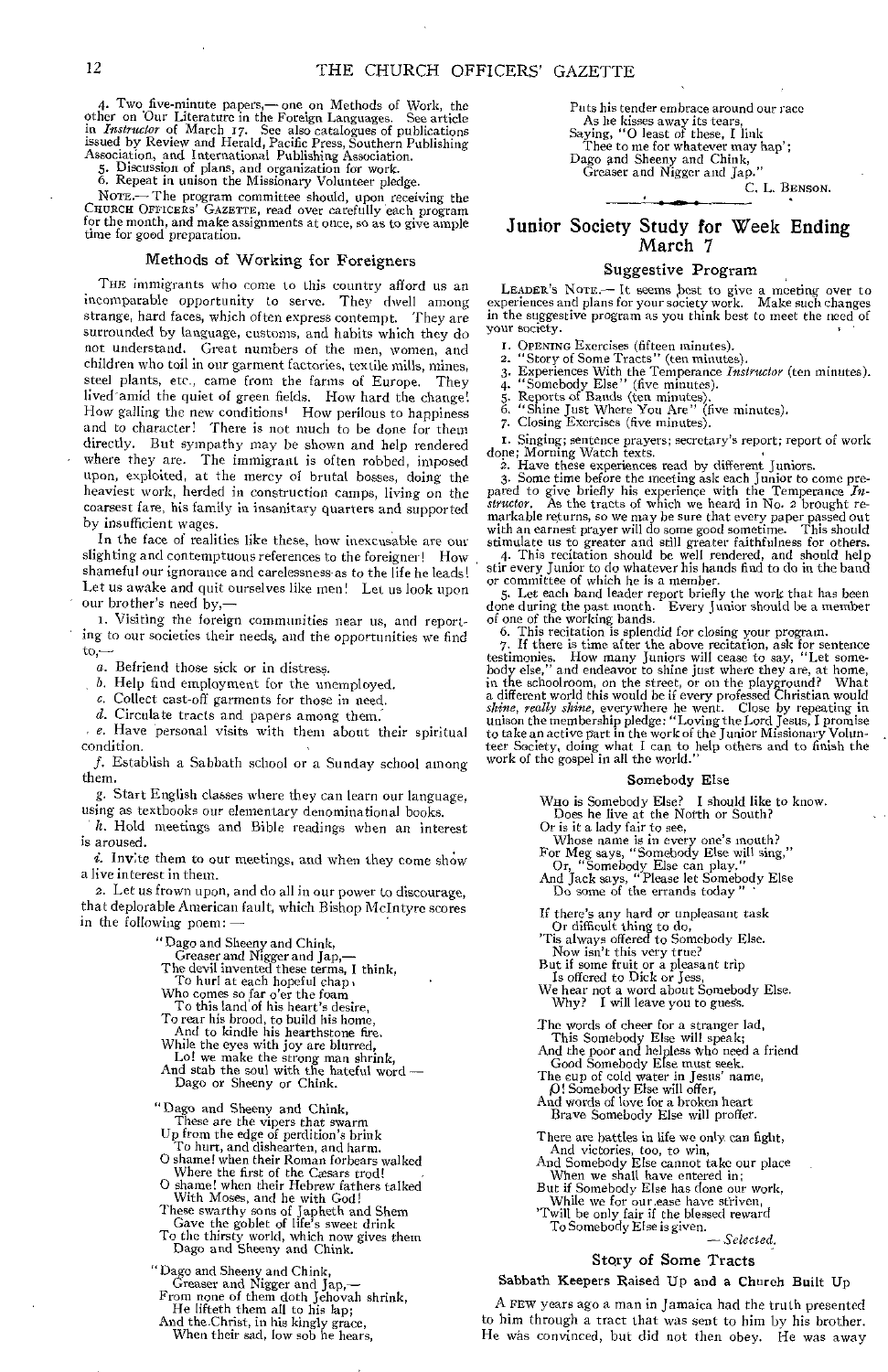from home, but some years afterward he returned, when the convictions of the truth came to his mind with such force that he could no longer resist. $\cdot$  He then decided to obey, and told his intention to a friend, one of the leading men of the district, and handed him a tract on the Sabbath question.

\ The brother kept the next Sabbath, and a week later his friend joined him. The news *soon* spread through the district, and a storm of persecution was raised by relatives, friends, and foes. But persecution always strengthens the believers, and establishes the work of God. One by one, others were added to their number by their faithful and zealous work. They were *visited* by brethren and workers from time to time, until they built themselves a church. This was destroyed by the hurricane of 1904, but was afterward rebuilt. Their church soon became too small, and an addition was made. But the influence of these brethren was not confined to their own district. The bread they cast on the waters was found after many days. As a result, there are believers in three other places.

All this work started with the giving of a tract, and the influence is still widening. Where will it end?

#### Two Encouraging Testimonies

After one of the readings •during a week of prayer, opportunity was given for a social service. A stranger arnse in the congregation and said she was rejoicing that she had found a people who were keeping the commandments of God. It was her first meeting with Sabbath observers. She told how she had received from some one a tract dealing with the Sabbath question, *and how* this had led her to investigate the subject more thoroughly, and finally to accept this wonderful truth. She related the circumstances of her coming into the place where the church was located, and her eagerness to attend the Sabbath meeting. Immediately after she sat down, another stranger arose and told a similar story of her experiences. She had received a tract from one of our brethren living at a distance, which prompted her to make further investigation, and she had decided to accept the *message as* a whole. She, too, was rejoicing in the Lord because she had been led to see the glorious and saving truth.

#### Left in a Street Car

A tract left in a street car, was carried, as a joke, by a gentleman to a lady upon whom he made a call. The lady, who had heard portions of the truth during a course of lectures in one of the New Zealand churches, read the tract, became convinced, and in a few days signified her intention of obeying God, and *of* doing all in her pbwer to tell her society friends what the truth had done for her.

## Shine Just Where You Are

DON'T waste your time in longing For bright impossible things; Don't sit supinely yearning For the swiftness of angel wings; Don't spurn to be a rushlight Because you are not a star, But brighten some bit of darkness

By shining just where you are.

There is need of the tiniest candle As well as the garish' sun; The *humblest deed is ennobled*  When it is worthily done;

You may never be called to brighten The darkened regions afar;

So fill, for the day, your mission By shining just where you are.

Just where *you are,* my brother, Just where God bids you stand, Though down in the deepest shadow Instead of the sunlit land,

You may carry a brightness with you That no gloom and darkness can mar; For the light of a Christian spirit Will be shining wherever you are.

*— Selected.* 

TURN'away from evil. Do good.' Seek peace and pursue it. Refrain your tongue from evil.

## Junior Society Study for Week Ending March 14

## Suggestive Program

I. OPENING Exercises (twenty minutes). 2. "Visiting the School in Buresala" (seven minutes). 3. "The Annual Meeting in Fiji" (eight minutes).

4. News Items From Fiji *(five minutes).*  5. "What if the Light Goes Out?" (five minutes.)

6. Closing Exercises (fifteen minutes).

I. Singing; prayer; secretary's *report; of tering* 'taken; review Morning Watch texts, following plan suggested for first week in

February; reports of work done. 2. Have a *Junior study* this well, and then give it in his own words. This school is sending out missionaries to islands that know not the gospel.<br>3. This report may be given as a reading or a talk.

3. This report may be given as a reading or a talk. Compare briefly this annual meeting with a camp meeting in your own conference. Then recall that about seventy years ago the Fijians

were cannibals. When you see what the gospel has done in Fiji,<br>do you not feel like saying, Behold what God hath wrought!"<br>4. Have a Junior give the items in this paper, the one referred<br>to in the *Review and Herald*, and bers getting along? How many Juniors in your society will get<br>a certificate this year? To every Junior who secures three<br>certificates before the close of the year, the department will give<br>a nice gift book. Ninety-three gi year. We should like very much to send at least one to your year. We should like very much to send at least one to your<br>society during 1914.<br>If you are having any trouble in making the desired progress

in reaching the 1914 goal in any of the four points, write your<br>conference secretary, and write also the Missionary Volunteer<br>Department at Takoma Park, Washington, D. C.<br>Close your services by repeating in concert the mem

#### Visiting the School in Buresala, Fiji

THE first thirteenth Sabbath Offering in 1913 in the Australasian Union went to erect a new school building in Buresala, Fiji.

Our school opened at Buresala on January 16, with an attendance of thirty students. The attendance has grown since then, and at the present time it is thirty-seven. About half of those who were in attendance when the school opened were children. It was thought best to divide the school into two parts. The children have been taught in a separate building by Miss Osborn. This plan has worked satisfactorily.

In the upper division we have a fine class of young men, also five *young* women, Most of the young men in the school are ambitious to enter the work of the Lord and become laborers together with him in carrying the third angel's message to the islands of this group.

Each native is supposed to grow, sufficient native foods for his sustenance during his stay at school. The diet of these students consists, principally of taro, yams, and kumaras, the last-named being the sweet potato. The natives go to the bush and gather wild root foods, whidh help considerably in their supply of food.

As a boathouse at the beach has long been thought necessary by those who live in Buresala, we are glad to say that one has been built. We do not have a wharf here, consequently the launch must anchor in the bay; and to carry people to and from the launch a boat is needed. A suitable boat, seventeen feet six inches long, has been built for the purpose. We are planning to do missionary work in the towns near Buresala, also in the towns on an island about four miles distant. The boat will be used for this purpose also. We have named it "Ai Talai," which means "a messenger."

God's spirit has been at work in the hearts of the students, and we know many have gained victories over the adversary of their souls. The chief aim of our work here is to train men The chief aim of our work here is to train men and women, who, in turn, will carry this last message of mercy to the people of their own race, and thus help hasten the coming of the Messiah.

At the close of their week of prayer the *'students* in this school gave £4 ros., or \$21.92. This represented considerable sacrifice on their part. Some sold their bananas to a neighboring Chinaman, others loaded his boat for him, and still others devised other means of disposing of their produce and of earning a "mite:" so when the offering *was* given, almost all had something to give.— *Akstralasian Record.*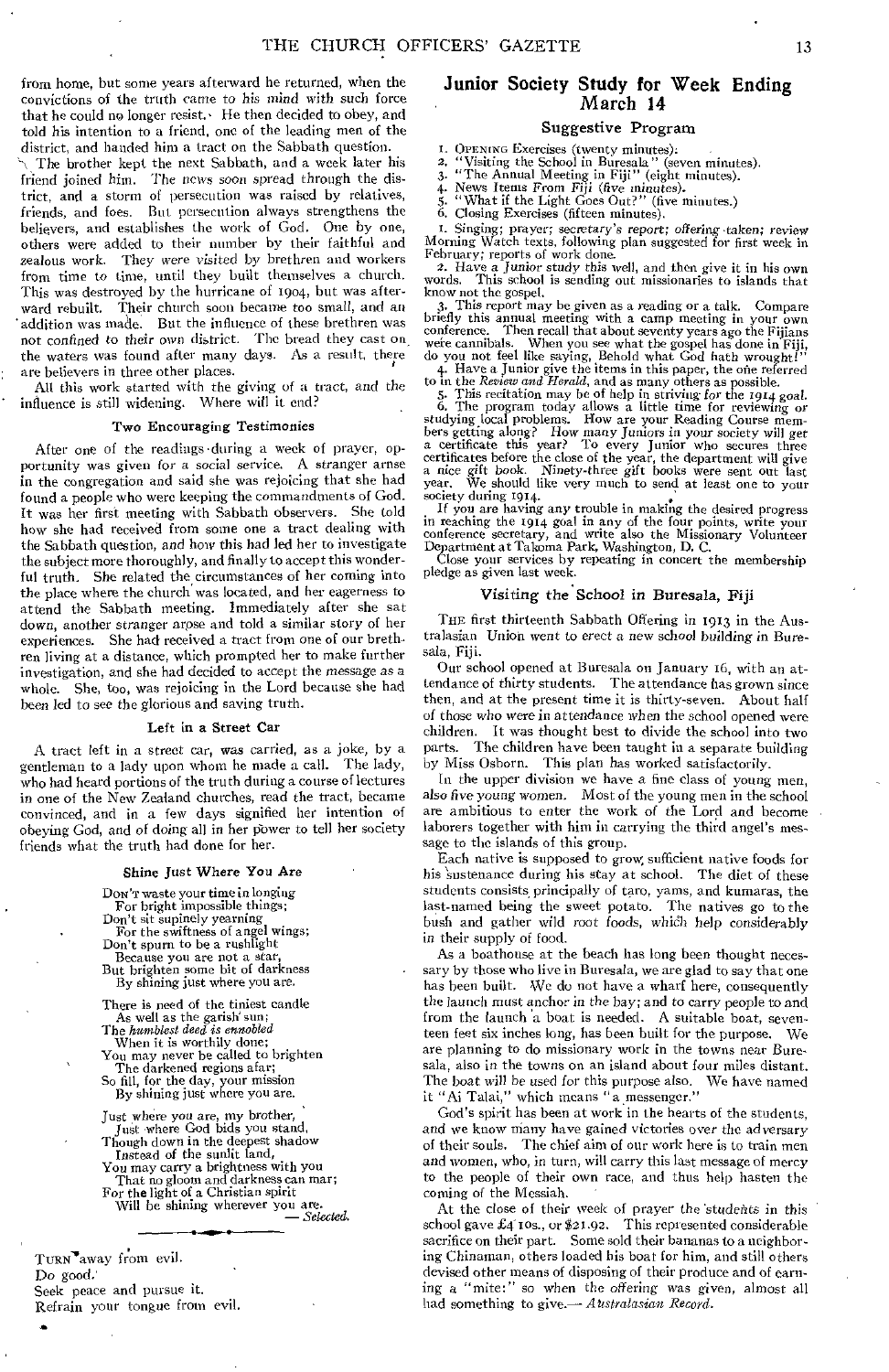## The Annual Meeting in Fiji

LET us listen to Elder A. G. Stewart while he tells us of their last annual meeting, and we shall see that the number of Sabbath keepers has continued to grow. He writes:

"About eighty delegates, representing ten churches and six companies, were present. The brethren from Lau, the eastern part of the group, were unable to be present, there being no boat running at the right time to accommodate them. In all, about one hundred and forty of our people came together and thoroughly enjoyed the mettings.

"The ascent of about three thousand feet, within a distance of about fourteen miles, to the Nadarivatu government station and summer rest home, where the council was held, was a rather interesting journey; but with the assistance of a few horses as mounts, and two bullocks to carry the luggage, it was not so arduous a task as we had expected, and our three European sisters who went with us have the satisfaction of knowing they have been where few European ladies venture to go.

"The sudden change in the climate there is very remarkable, and it was rather amusing to see us sitting around a fire, with overcoats on, trying to keep comfortably warm. makes one pity his colored brother, who, with bare limbs and thin *sulus* and little bedding save mats, has to depend largely upon a good circulation to maintain a comfortable feeling. The fresh atmosphere, however, did not seem to detract from the interest of the meetings, but rather added to it, as there was very little of that 'quiet dozing' sometimes seen in large congregations, especially of natives.

"A remarkably earnest spirit was manifested by our people in the devotional meetings, and from the evening service of Friday until the close of the council, almost every available opportunity for confessing sins and failures was readily grasped, some rising to speak for the third or fourth time.

"A committee consisting of four European and five native brethren carefully considered the resolutions brought in from the native council, and voted on what seemed advisable and profitable for the work in general, also adding such recommendations as secmed timely and necessary. The following are some of the resolutions adopted: —

"' 1. That the church building at Suva Vou have a ceiling of wood, and that our people throughout Fiji have the privilege of contributing to this improvement.

'2. That our next annual council be held at Suva Vou.  $\frac{1}{3}$ . That we petition the government of Fiji to liberate our students at Buresala school from taxation.

 $" '4$ , That more mature men from different parts of the group be encouraged to go to Buresala to prepare for a part in the work.

"'5. That a worker be sent to locate at the village of Somosomo, Cakaudrove.

"' 6, That we take this opportunity of putting upon record our gratitude to our Heavenly Father for his loving care over us during the past year, and for his blessing and help during this council.'

"On Sunday afternoon, in the presence of a large number of people, five persons were buried with their Lord in baptism, after which about fifty of the believers from the farthest churches, also some isolated members, sat down together to take part in the ordinance of humility and to partake of the Lord's Supper.

"The early morning praise service the following day concluded a very pleasant and profitable council. We sincerely trust that the many good resolutions then made will be fully carried out, to the glory of God and the future happiness of his people. To this end let us continue to pray."

#### News Items

RECENTLY two Fijian workers went to New Guinea. Thus Fiji is helping give the gospel to islands that still lie in darkness. See an account of their journey in the *Review and Herald* of Jan. 1, 1914. It is interesting. Don't miss it.

Quite recently a mission has been started among the Indians in Fiji. Their number is increasing. Last June Elder A. G. Stewart wrote, "While I pen these lines, I can look out

on the harbor, where the 'Ganges' is unloading her living cargo, consisting of 800 more of these poor souls (Indians). Thousands of coolies are flocking to Fiji, and as very few of these people are of our faith, almost every person added means more work for our missionaries. Let us pray earnestly for their success.

#### What if the Light Goes Out?

WHAT if the man who watches the light 'Way up in the lighthouse tower Should say: "I'm tired of the dull routine Of tending the lamps each hour:

"A little dust on the glass won't hurt; The wicks don't need trimming today; Though I know the oil won't burn all night, I'll just hope no ship goes astray"?

And the ship which was nearing its harbor safe Was dashed 'on the rocky coast;

Just because no light shone out in the night The lives of the crew were lost.

What if a child who has promised to shine As a light in this world of sin Should tire of the light bearer's task, and say, "To live for myself PH begin"?

Her mite box lies empty upon the shelf,

To borrow from it was no theft. A vacant chair in the mission band

Is all of that light bearer left.

And out in Fiji a little girl

From the mission school is sent

To the awful dark of a heathen home, For the light bearer's light was spent.

*— Junior Missionary Magazine.* 

## Junior Society Study for Week Ending March 21

## Suggestive Program

I. OPENING Exercises (twenty minutes). 2. "The Landing of the First Missionaries" (ten minutes). 3. "The Work of William Cross and David Cargill" (ten

minutes).<br>4. "New Recruits" (five minutes).<br>6. Mrs. Calve 4. "New Recruits" (five minutes). 5. "The Heroism of Mrs. Calvert and Mrs. Lyth " (five minutes). 6. "The Silver Sixpence" (five minutes). 7. Closing Exercises (five minutes).

I. Song; review Morning Watch texts, following plan suggested the first week; sentence prayers; secretary's report; re-

ports of work done; offering taken; special music.<br>2. Before we leave Fiji on our imaginary trip, we must learn<br>the story of the pioneer missionaries in that once cannibal island.<br>Let the story be read or given in a talk. preparation.

3. This article makes splendid material for a talk.

4. These new workers came from England. If thought best,

trace their probable voyage to Fiji,<br>5. Let this thrilling story be well read. (See page 7.) It<br>should strengthen our faith in God's protecting care.<br>6. Let this be recited well. (See *Instructor* of March 10.) We,<br>too, c

7. Have your weekly offering taken. Let your band leaders (or committeemen) announce their next meeting. Possibly the leader will desire to announce that our next stop in our mission tour will be the New Hebrides, where we

#### The Landing of the First Missionaries

In October, 1835, William Cross and David Cargill, who had spent some time in Tonga, started for Fiji. They were no longer young men, and their families were growing up, but they felt that the Master bade them go, and they said, " We will."

While they were waiting for an opportunity to cross the sea to their new field, they arranged an alphabet, and printed at the Tongan press a small four-page book In Fijian, and a short catechism. The two families embarked in a passing schooner, Oct. 8, 1835, King George of Tonga manifesting his sincere interest in the undertaking by sending along with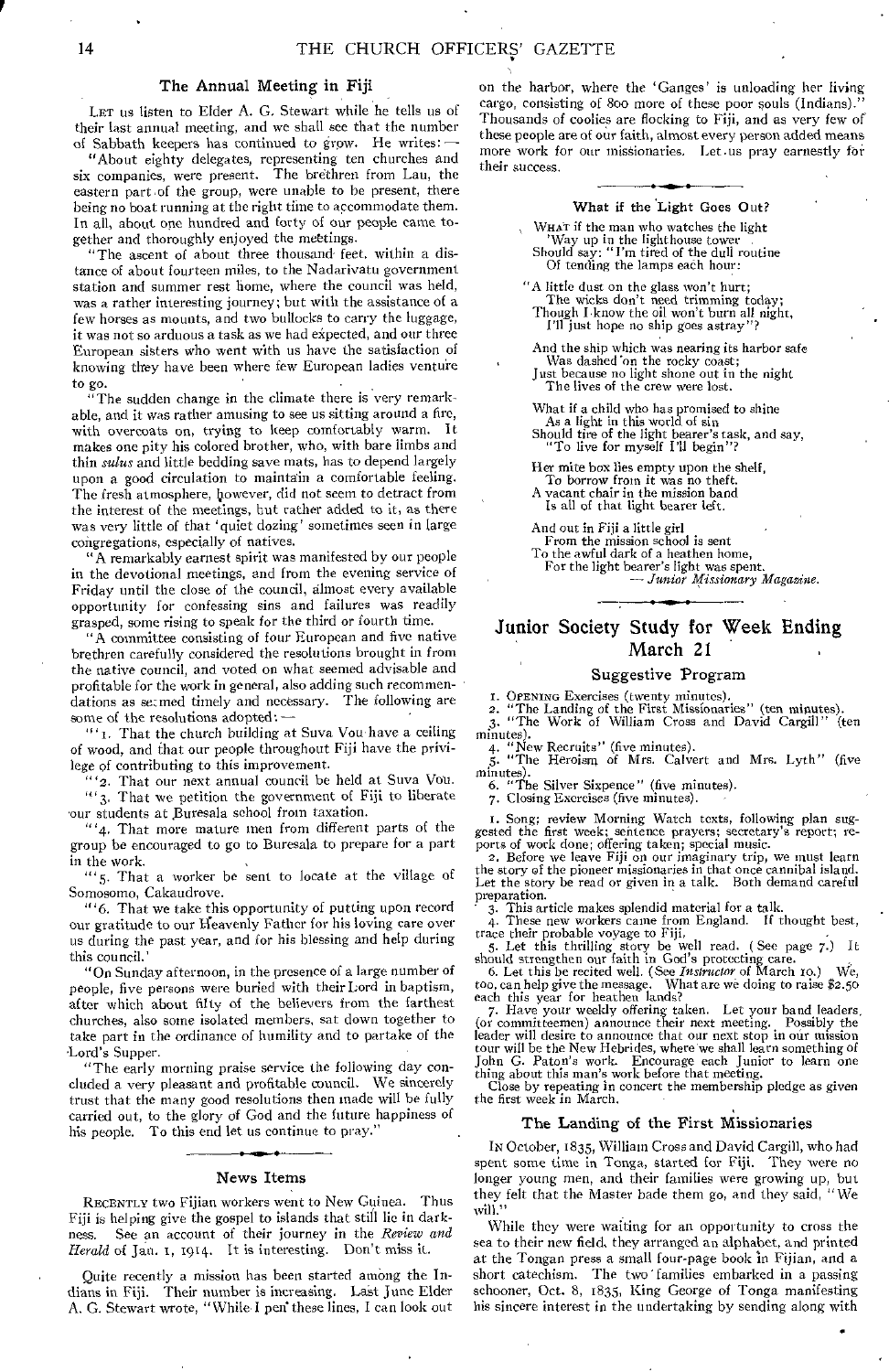them an influential person with a present to the chief *of* the district whither they were hound, urging him to treat the missionaries well, and stating what great benefits had accrued to him and his people from their sojourn *among* them at ,Tonga. In four days they reached Lakemba. Early in the morning the two men went ashore, the schooner lying in the offing without daring to come to anchor. On that shore deafening yells had announced the approach of the vessel, and when the two white persons stepped out of the boat, a great crowd of savages had thus been gathered to give them the usual welcome, running naked *on* the beach and gesticulating in wild excitement. A hundred feet from the water's edge were two hundred men armed with muskets, bayonets fixed on sticks, clubs, bows and arrows, their bodies painted jet-black and their *faces* reddened, in the approved manner of the Fijian fashion *of* fifty years ago. The missionaries hailed the Tongans in the crowd with the familiar greetings of their own land. And it was well that they could converse with these, and so secure a friendly reception from the natives by giving assurance of the well-meant intention of their visit. Leaving the long row of houses that lined the shore beneath the shade of coconut trees, they came to the abode *of* the 'chief, situated in a large inland fortress. To him *and his*  great men they explained the purpose of their *visit,* and begged some land on which to erect a house. granted; they were promised temporary homes at once, and were desired to land their families and their goods. Then the vessel cast anchor, and the seasick women and children were taken on shore.

The first night on the island these two families spent in a canoe shed, open at end and sides. Innumerable large mosquitoes bothered them all *night,* and the grunting herd of pigs that ran all around them did not add to their comfort. The children cried with pain from mosquito bites. That first night on that unknown island must have been a long one. They were in the midst of a tribe that often killed and ate strangers who ventured to their shores.— *Selected* 

### The Work of William Cross and David Cargill

NEXT day the mission work began in earnest by their holding two outdoor services, conducted in the Tongan tongue. The king had been invited, and he came and listened attentively. A favorable impression seems to have been *made* on him. "The Dayspring from on High" had at length visited this region of the darkness and shadow of death.

Speedily the language was mastered. A version of part of St. Matthew's Gospel, containing the sermon on the mount, was soon ready to be sent to the Tongan press, where it was printed in a booklet of twenty-four pages. This provided a valuable acquisition. Meantime the preaching in the Tongan dialect was bearing its own precious fruits. Many Tongans became truly converted. In the first six months thirty-one adults were publicly baptized.

The first hastily built mission premises were blown down by a hurricane, but good came out of the calamity; for a muchneeded chapel, besides more substantial and comfortable homes, was soon erected. Then the extending of Christianity called forth very violent opposition from the priestly caste, which felt that its own influence was on the decrease in porportion as that of the missionaries increased. It was proposed that the setting up of the, posts of the new temple be celebrated by the eating of some of the Christians. A Tongan chief interfered, however, in time to save them from destruction; and the calm boldness with which these converts endured annoyances heaped upon them was a new feature in Fijian experience. Thus quietly but firmly, the good work spread. Besides the regular preaching, a school at daybreak was held, and there were added, with fresh translations of the Sacred Scriptures, class leaders and exhorters instructed in their exposition.

The two pioneer missionaries, by advice of the king, and in circumstances of exceeding difficulty, determined to push their efforts at length into the more important part of Fiji. Thus Mr, Cross left Lakemba and proceeded to Mbau, then promising to be the center of power, which it afterward became. Here he found affairs in a state of high tension, the place crowded with people wrought up to a pitch of excitement. A battle had been fought, the king banished, and now

they were celebrating their victory. Two bodies were already in the ovens; so he thought it wiser to settle at, Rewa, on the mainland of Viti Levu, and distant *from* Mbau by river about twelve miles, the king there *offering* him protection, and promising that any of his people could accept  $lotu$  — as the new religion was called — who chose.

The first services were conducted in the dialect of Lakemba, but in a week Mr. Cross was able *to* talk to the people in their own brogue. His house was small and damp, and here the missionary sickened. "For six weeks he lay ill, first with intermittent fever, then with cholera, and then with typhus fever, until his strength *was gone,* and his poor wife saw closely threatening her the hard lot of being left alone with her little ones among the cannibals."

On his recovery, a better house was built, a chief and his wife were converted, the services were well attended, a school was opened, and the aspect seemed brightening, when persecution arose; and besides being threatened with arson, Mr. Cross nearly lost his life by one of the stones hurled into the Christian assembly. Here the chief of Viwa, a town a few .miles north of Mbau, besought that a Christian teacher be sent to him. He was a man of blood, and Mr. Cross feared some scheme of vengeance. However, the chief told the old king Tanoa privately that he intended to accept *Iota,* as he' feared the white people, some French warships having severely revenged an outrage a short time previously. A teacher was accordingly sent into this new district.

Thus was the mission started in two centers of influence, east and west, by these two men, defying, single-handed, the evil one in his ancient fastness of Fiji, where, secluded in its lovely islands, he had for ages succeeded unchecked in fostering every vice and unheard-of abomination. No wonder if the demon of savagery, outstripping the common limits of plunder and bloodshed in his fury, and violating the very instincts of humanity, should have been provoked so that opposition became obstinate, and the people appeared more debased and devilish than ever. But the voice of omnipotent, exorcism *was* in the good news these men brought, and Providence had his never-slumbering eye upon his servants, not only protecting them, but in due course sending them much-needed help.— *Selected.* 

#### New Recruits

SOON new missionaries came to help those who had opened the work in Fiji. John Hunt, James Calvert, R. B. Lyth, and others joined them. 'The work progressed. A printing press was established. While Mr. Hunt translated the Scriptures, Mr. Calvert managed the press, assisted by a Frenchman who had been wrecked on the coast. Mr. Lyth knew considerable about medicine. His first influential patient was a young chief. While Mr. Lyth nursed him successfully through a While Mr. Lyth nursed him successfully through a long siege of sickness, the two became very good friends. But this did not mean the missionaries were out of danger.

"Cannibal feasts were of constant occurrence, the bodies being cooked *in* ovens dose to the houses in which Mr. Hunt and Mr. Lyih had their quarters; and so great was the offense they gave by closing the doors to try to shut out the revolting scenes that their own lives were endangered, and the king's son, Tui-kila-kila, came up furiously, club in hand, threatening to kill Mr. Lyth, who had ventured on remonstrance." Every day increased the peril in which they stood, until one awful night they believed their doom was sealed. Defense was impossible, and, crouched in the great gloomy house, they closed the great doors and hung up their curtains of mosquito cloth to hide themselves from eyes that might be peering through the reed walls; and then, one after another, they called upon God, resolved that their savage murderers should kill them on their knees. A band of noble martyrspirits, they had left their happy homes in England, counting the cost of the risk they *ran* in these islands of blood; and now, when the full sacrifice appeared to be demanded, they bent their knees to its completion. "Just at midnight, when each pleading voice *was* hushed, and each head bowed lower," the horrid, brooding stillness was broken by a wild, sudden, ringing yell; but God had changed the death knell, which they took it to be, into a savage invitation to all the women to come *out* to dance. So the night passed with the ghastly cannibal purpose unfulfilled.